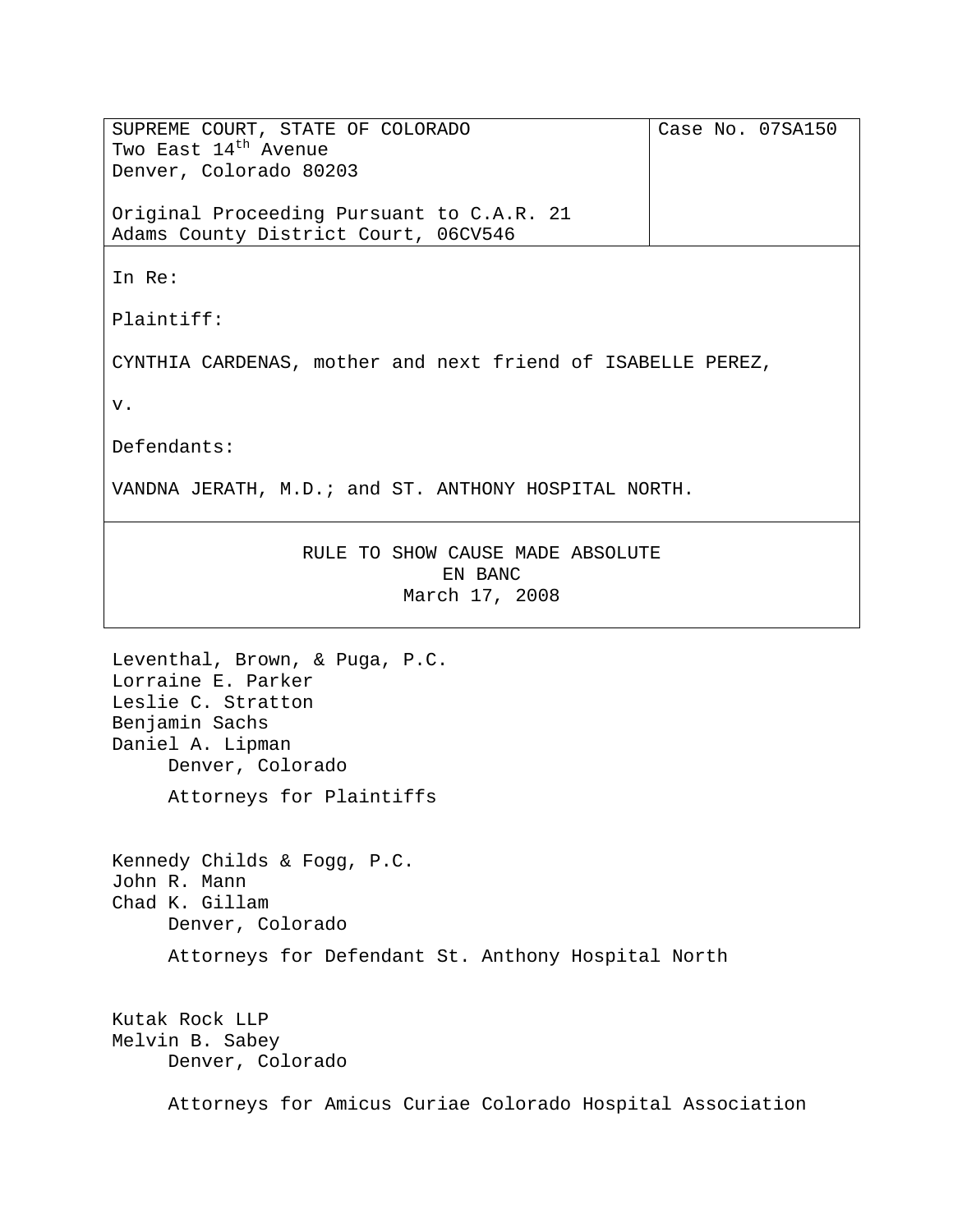Campbell, Latiolais & Ruebel, P.C. Jeffrey C. Ruebel Denver, Colorado Attorneys for Amicus Curiae Colorado Defense Lawyer's Association Martin Conklin, P.C. John L. Conklin Amy K. Cardone Denver, Colorado Attorneys for Amicus Curiae Kaiser Foundation Health Plan of Colorado Office of University Counsel Patrick T. O'Rourke, Special Assistant Attorney General Denver, Colorado Attorneys for Amicus Curiae Board of Regents of the University of Colorado Davis Graham & Stubbs LLP Andrew M. Low Richard P. Holme Sara P. Bellamy Denver, Colorado Attorneys for Amici Curiae Vandna Jerath, M.D.; and Colorado Civil Justice League Starrs Mihm & Caschette LLP Daniel A. Wartell Michael T. Mihm Anna Natividad Martinez Denver, Colorado Attorneys for Amicus Curiae American Civil Liberties Union of Colorado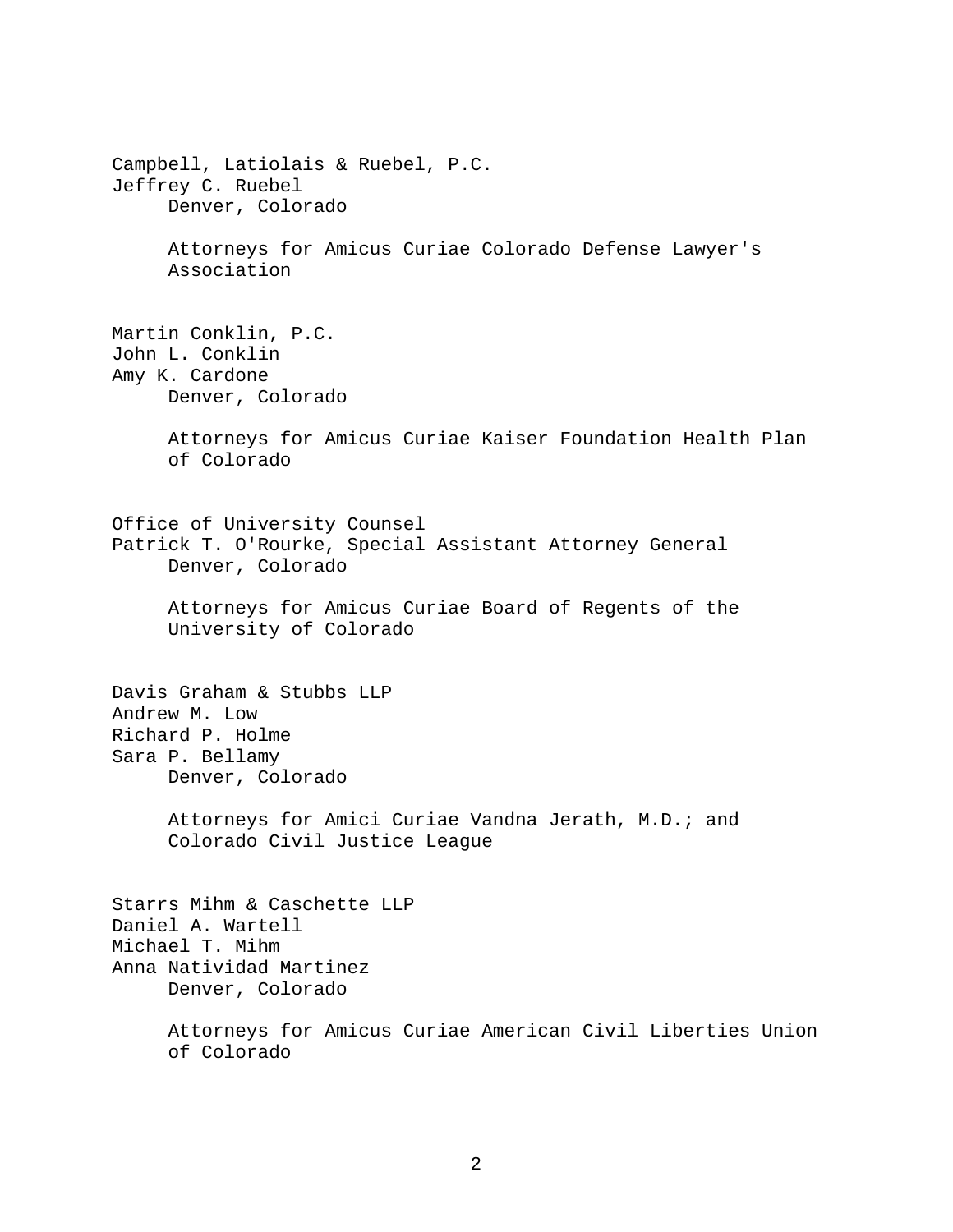Holland & Hart LLP Patricia Dean Teresa D. Locke Denver, Colorado Attorneys for Amicus Curiae Colorado Citizens for Accountability McDermott, Hansen and McLaughlin, LLP William J. Hansen Denver, Colorado Attorneys for Amicus Curiae Colorado Trial Lawyers Association

JUSTICE BENDER delivered the Opinion of the Court. JUSTICE COATS concurs in part and dissents in part, and JUSTICE EID joins in the concurrence and dissent.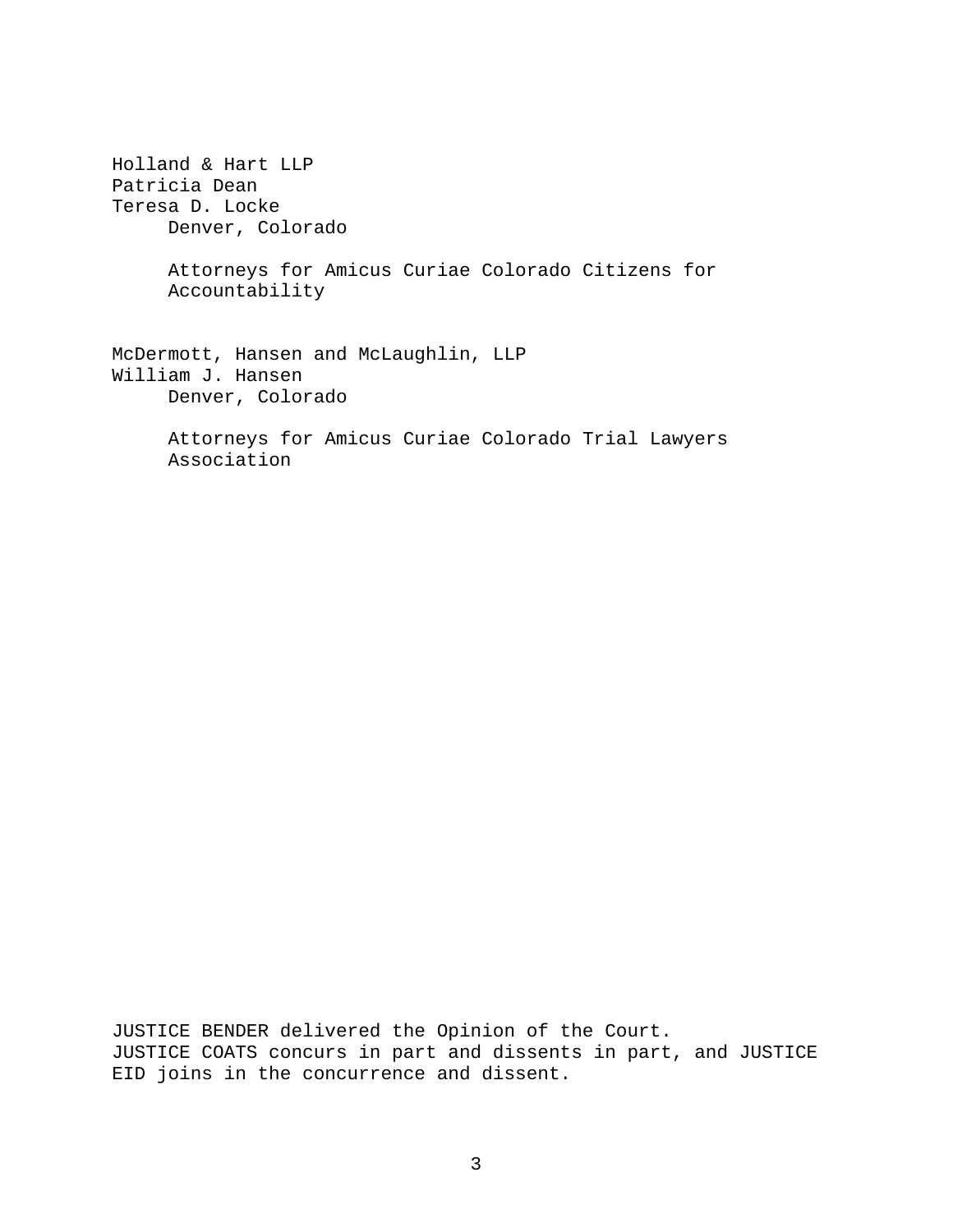### **I. Introduction**

In this C.A.R. 21 original proceeding, we address two discovery issues arising in a medical malpractice lawsuit filed on behalf of Isabelle Perez, who was born at St. Anthony Hospital North with severe neurological injuries. First, we consider whether the work product doctrine shields from discovery investigation notes created by St. Anthony's attorney after Isabelle's birth. In this case, St. Anthony did not conduct a routine factual investigation of its own and the attorney's notes represent the only investigative report that exists of what happened before, during, and after Isabelle's birth. Second, we consider whether the trial court erred when it ordered Isabelle's mother, Cynthia Cardenas, to execute written waivers authorizing the release of her medical records directly to St. Anthony from all the health care providers that saw or treated her during the five years prior to Isabelle's birth, and to provide St. Anthony with a list of all the health care providers that Cardenas has seen since Isabelle's birth and the dates on which she saw them. As part of her initial disclosures, Cardenas disclosed her medical records from the pregnancies and births of Isabelle and Cardenas's other child.

The attorney's notes may contain unique factual information such as the contemporaneous sense impressions of a fact witness, taken nearly four years ago, regarding Isabelle's birth. Hence,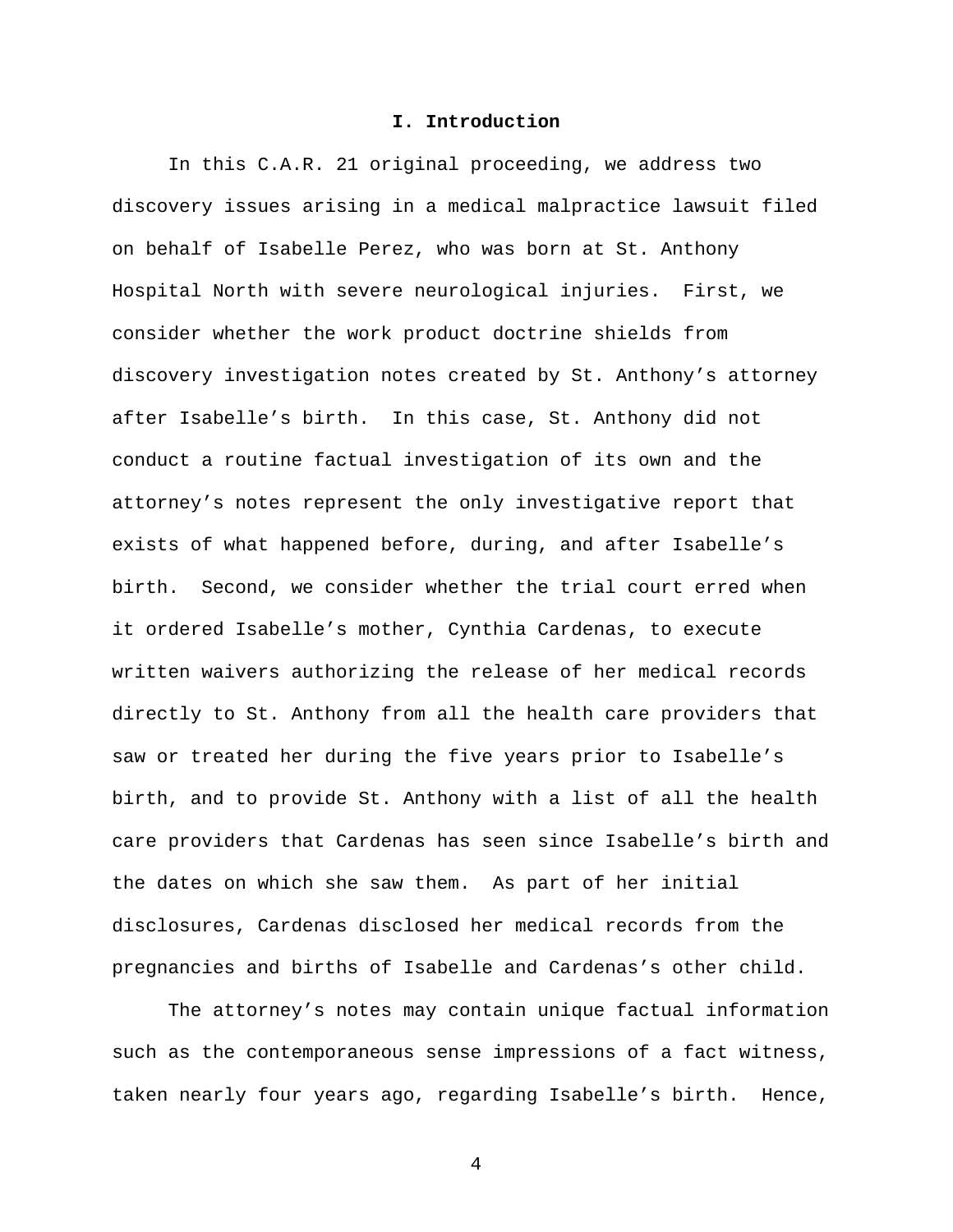we conclude, in this particular case, where St. Anthony neither prepared nor compiled any factual investigative documents of its own concerning what happened during the labor and delivery process, that Cardenas has demonstrated a substantial need for the attorney's notes and an inability to obtain the information contained in the notes by other means. We hold that the factual portions of the attorney's notes are not shielded from discovery by the work product doctrine. We emphasize that the work product doctrine continues to shield from discovery the mental impressions, conclusions, opinions, and legal theories contained in the attorney's notes. As such, St. Anthony must provide the trial court with a clean copy of the attorney's notes so that the trial court can conduct an in camera review of the notes to redact any mental impressions, conclusions, opinions, or legal theories. Then, the redacted notes may be discovered by Cardenas.

We also hold that the trial court abused its discretion by issuing such a broad order regarding Cardenas's medical records. We have examined this issue in the past and determined that waiver of the physician-patient privilege in a personal injury lawsuit is limited to the injuries and damages claimed by the patient. To ensure that discovery of Cardenas's medical records is limited to the scope of the issue of causation associated with Isabelle's claims for personal injury, we follow the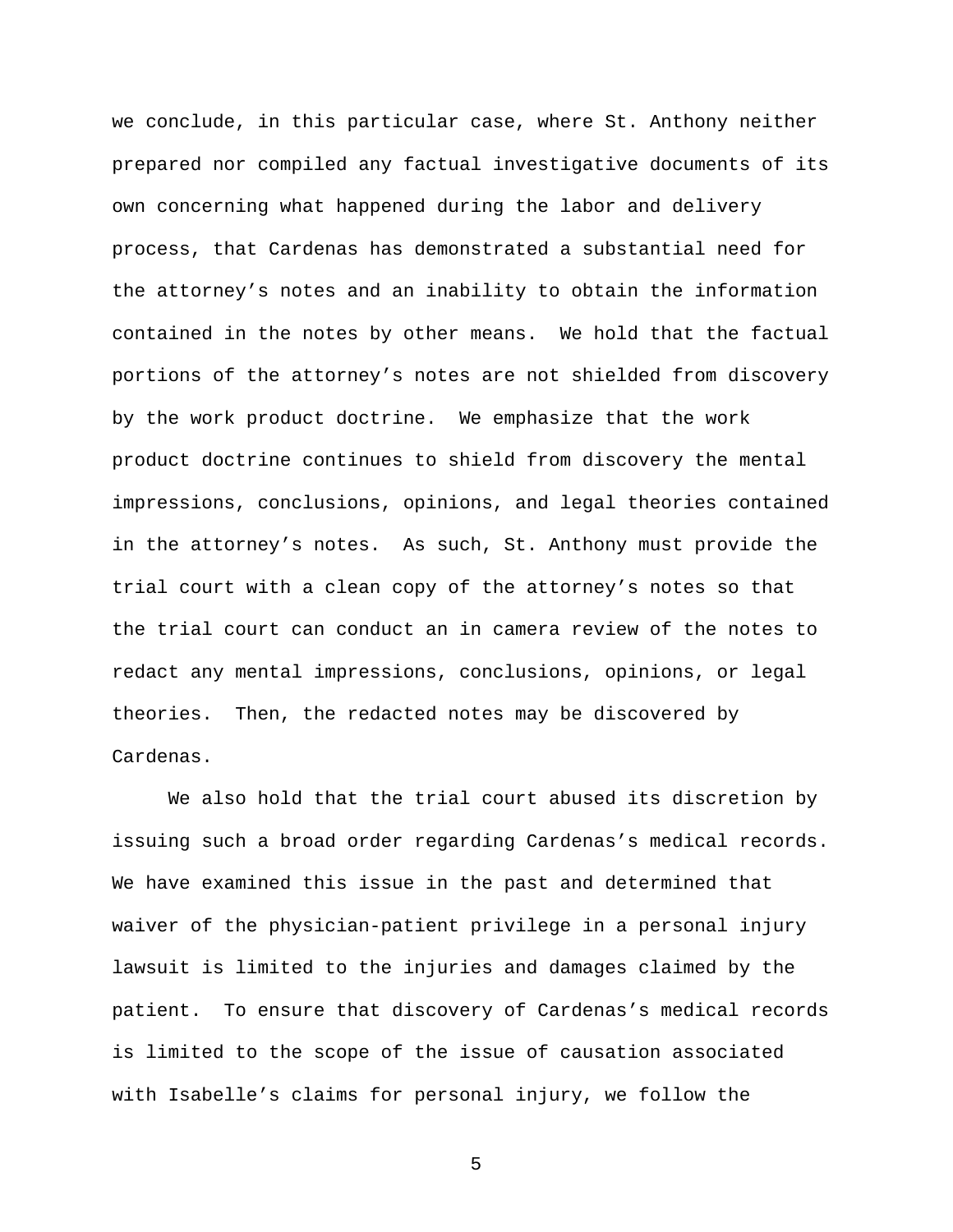procedure outlined in Alcon v. Spicer, 113 P.3d 735, 738-42 (Colo. 2005), which requires Cardenas to provide St. Anthony with a privilege log that identifies the medical records she claims are protected from discovery by the physician-patient privilege both for the five years before Isabelle's birth and for the period of time since Isabelle's birth. The privilege log must describe each record with sufficient detail so that St. Anthony -- and if necessary the trial court -- can assess whether the contested medical record relates to the issue of causation concerning Isabelle's injuries, thereby waiving the privilege for that medical record.

Accordingly, we make the rule to show cause absolute. The trial court's order is vacated, and we return this case to that court for proceedings consistent with this opinion.

#### **II. Facts and Procedural Background**

Isabelle Perez was born on May 27, 2004, with severe neurological injuries. Nearly two years after Isabelle's birth, her mother, Cynthia Cardenas, initiated this medical malpractice lawsuit on Isabelle's behalf, alleging claims for personal injury against St. Anthony Hospital North, the hospital at which Isabelle was born, and against Vandna Jerath, the obstetrician who delivered Isabelle by emergency Caesarean section. Later, the complaint was amended to add Cardenas as a plaintiff in her own right for claims for economic loss associated with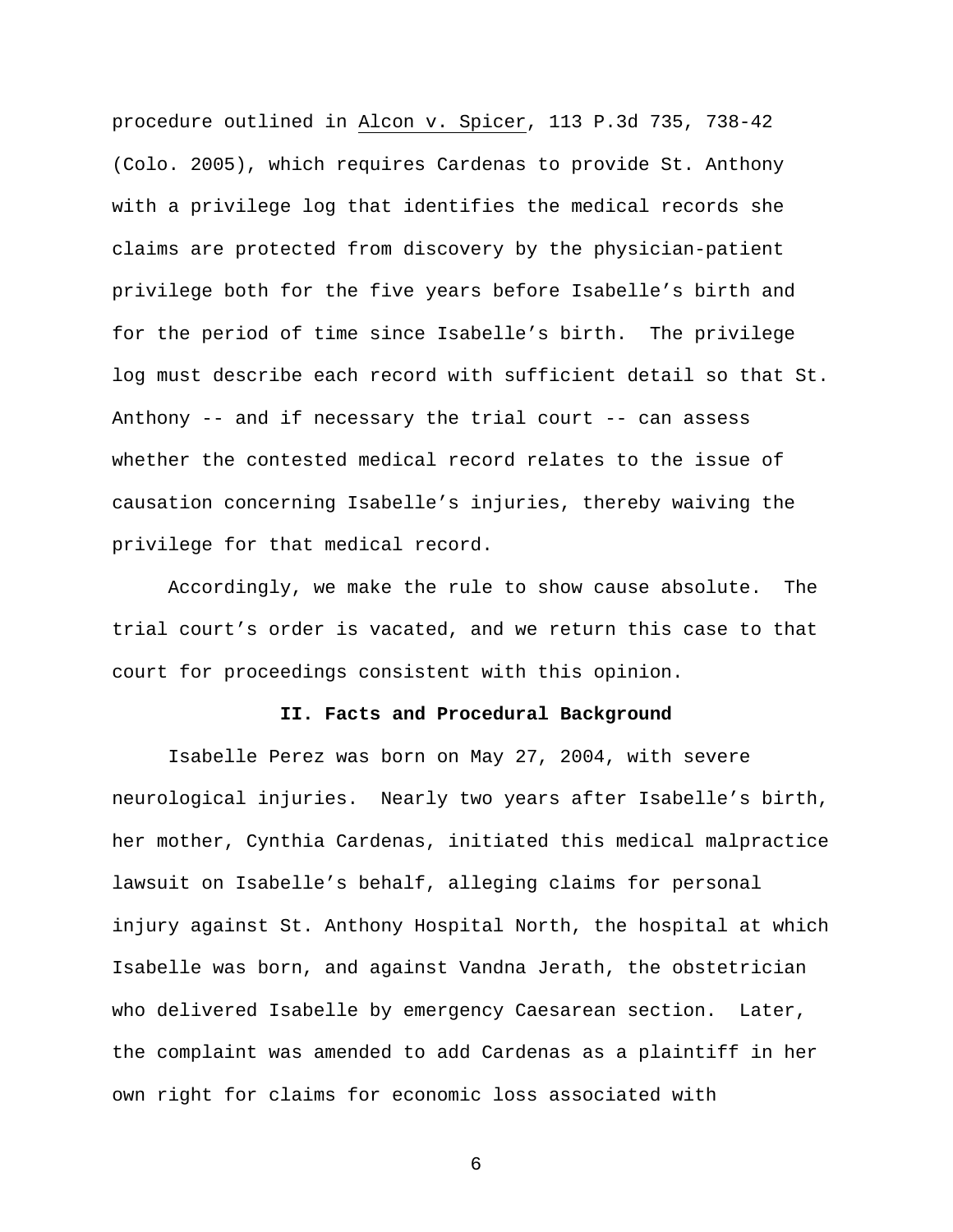Isabelle's injuries. Pursuant to C.A.R. 21, Cardenas petitioned this court for relief from the trial court's rulings that denied Cardenas's motion to compel the production of documents and information related to St. Anthony's factual investigation of Isabelle's birth, and that denied Cardenas's motion for a protective order concerning her medical records. In connection with its rulings, the trial court ordered Cardenas to execute written waivers authorizing the release of her medical records directly to St. Anthony from all the health care providers that saw or treated her during the five years prior to Isabelle's birth, and to provide St. Anthony with a list of all the health care providers that Cardenas has seen since Isabelle's birth and the dates on which she saw them.

Cardenas was admitted to St. Anthony at approximately 11:00 p.m. the night before Isabelle's birth. At that time, Cardenas was in labor and there were no signs of fetal distress. At approximately 12:15 a.m., however, the fetal heart rate began to drop. The nurses monitoring Cardenas called Jerath at approximately 1:22 a.m. to advise her that the fetal heart rate was dropping. Jerath arrived at St. Anthony at approximately 2:04 a.m. and immediately delivered Isabelle by Caesarean section. During the labor and delivery process, Isabelle suffered a respiratory arrest and was born with severe neurological injuries.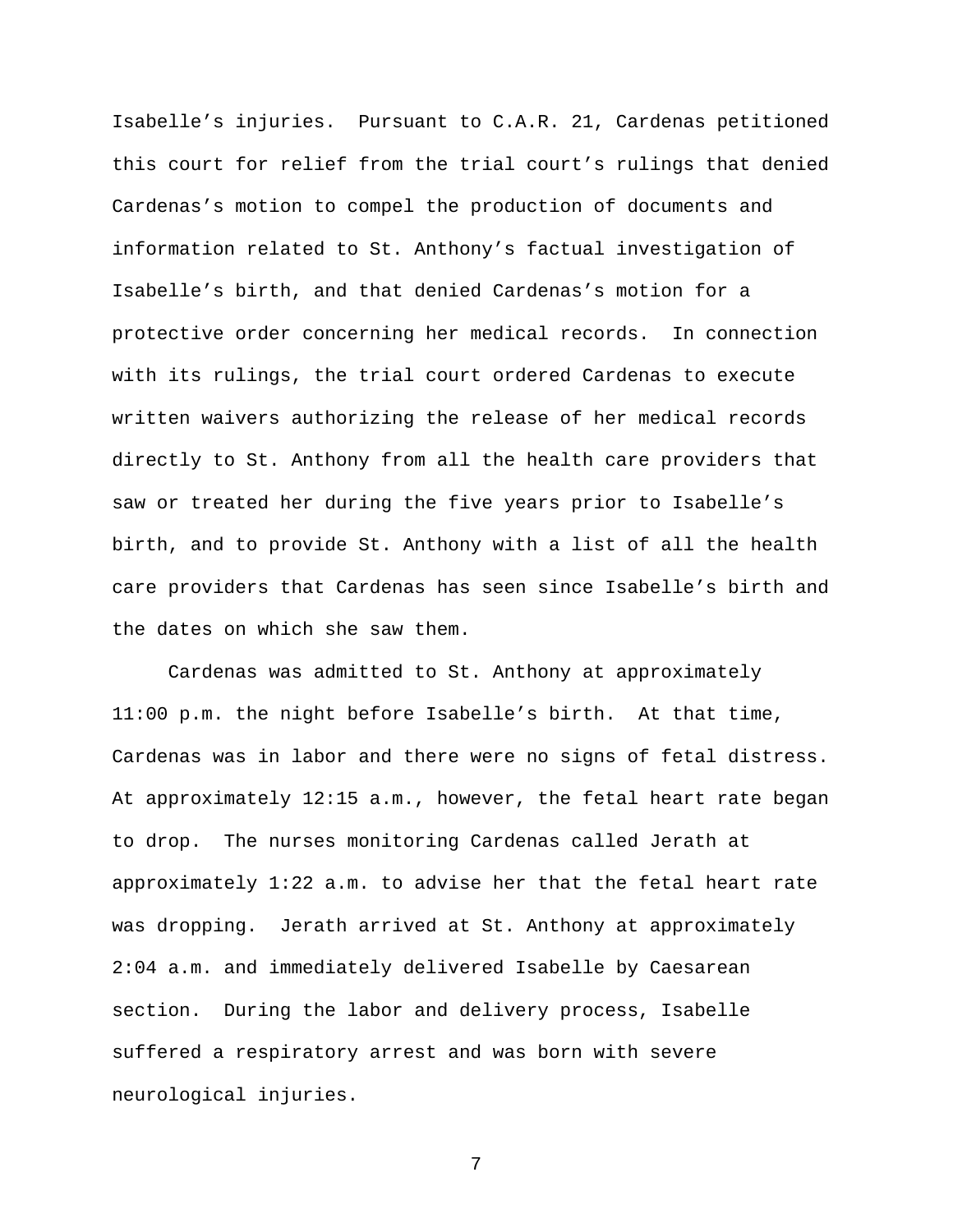Soon after Isabelle's birth, Cardenas and Isabelle's father began asking the nursing staff and others at St. Anthony questions about the nature and cause of Isabelle's injuries. Cardenas stated, in her deposition, that she and Isabelle's father "raised a big issue with the timing" of the medical care provided at St. Anthony during the labor and delivery process.

The day after Isabelle's birth, St. Anthony's director of risk management contacted attorney Frank Kennedy. According to Kennedy's affidavit, he was retained by St. Anthony "to advise and represent the Hospital concerning the expected litigation." In his affidavit, Kennedy stated that he "immediately gave the Hospital both oral and written legal advice regarding preservation of records and other physical evidence." The same day that Kennedy was retained by St. Anthony, he wrote a letter to St. Anthony's director of risk management requesting the director's assistance "in preparing the Hospital's defense to litigation which we expect will be filed by [Cardenas]."

Nine days later, Kennedy interviewed Linda Wolford, a labor and delivery nurse at St. Anthony who provided care to Cardenas during the labor and delivery process. In his affidavit, Kennedy stated that he created notes of his interview with Wolford. Kennedy also stated that he created notes of his communications with St. Anthony's risk management personnel and of his review and evaluation of relevant medical records.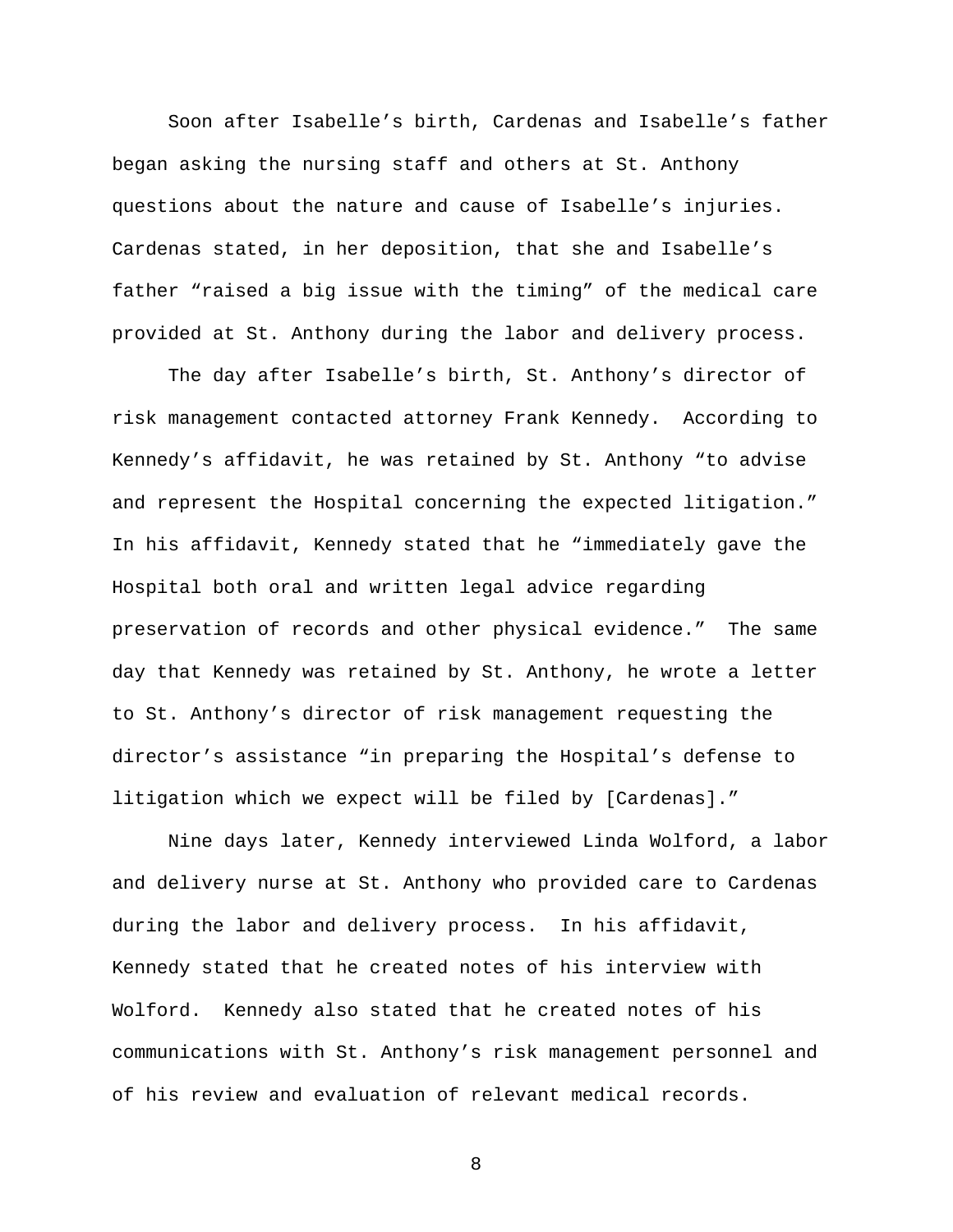After initiating litigation against St. Anthony, Cardenas attempted to discover documents that she presumed St. Anthony prepared and compiled as part of a routine investigation of Isabelle's birth. In its response brief to Cardenas's motion to compel, St. Anthony stated that it advised Cardenas "on a number of occasions" that "[n]o documents were compiled as part of a routine hospital procedure." During the motions hearing before the trial court, Cardenas's counsel expressed disbelief that St. Anthony never conducted a routine factual investigation of Isabelle's birth:

You know, this letter that was sent . . . says no documents were part of a "routine hospital procedure." Well, that doesn't mean that there weren't other documents created. I mean, it's hard to believe that the risk manager does not have a single -- the hospital doesn't have a single document about their investigation of this case, that just defies common sense.

However, in its briefs to the trial court, at the motions hearing before the trial court, and during oral argument before this court, St. Anthony stated that it neither created nor maintained a risk management file or any type of hospital incident report concerning the labor and delivery process of Isabelle.

When pressed during oral argument before this court, St. Anthony's counsel expressly confirmed what it had previously only implied: that Kennedy's notes represent the only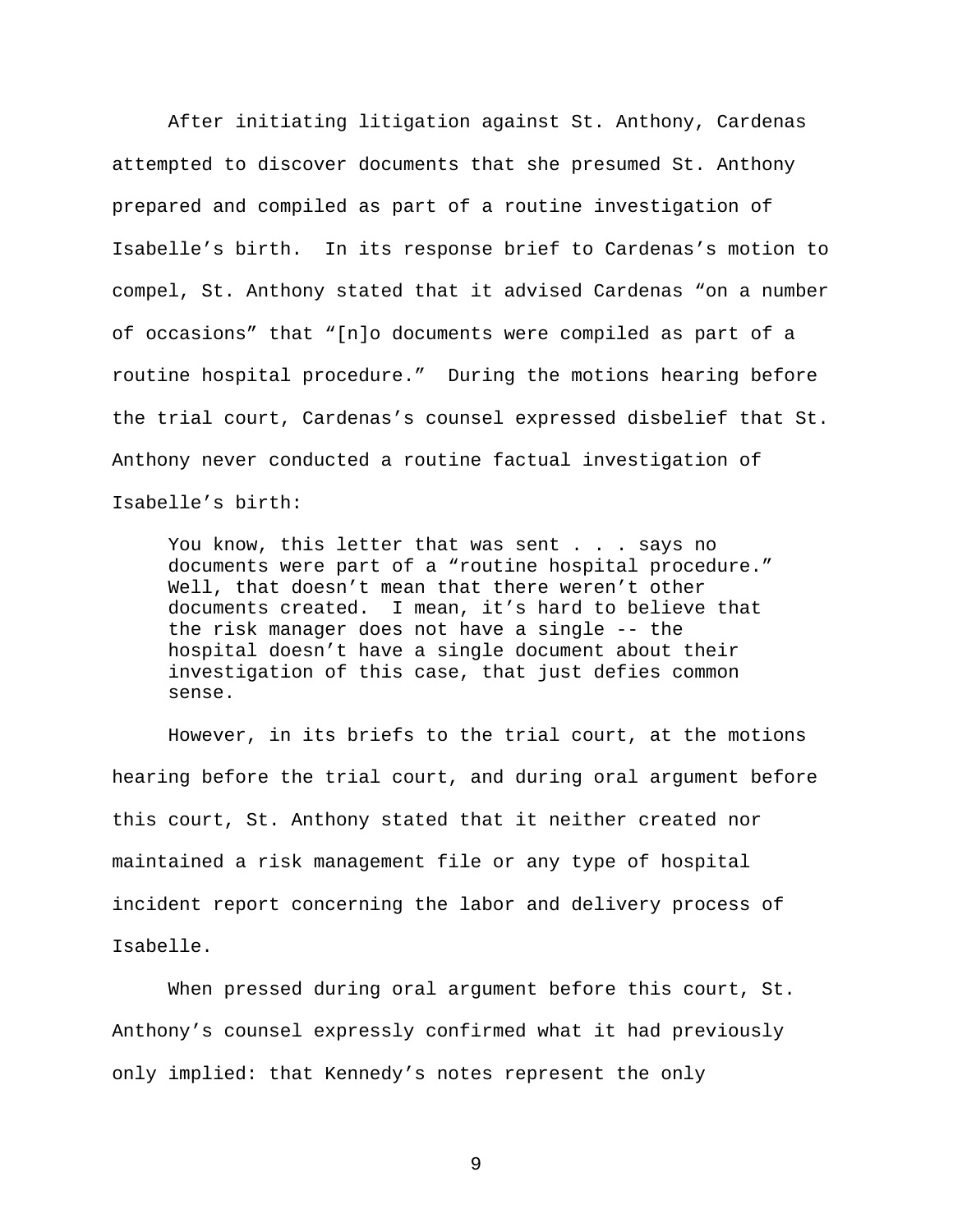investigative report that exists of what happened before, during, and after Isabelle's birth. Thus, Cardenas has been attempting to discover investigative documents that simply do not exist.

As part of her initial disclosures, Cardenas authorized St. Anthony to access the medical records associated with the pregnancies and births of Isabelle and Cardenas's other child, who was born on July 26, 2000, also at St. Anthony. St. Anthony then requested the production of a list of all the health care providers that saw or treated Cardenas in the last ten years, as well as every mental health care provider or facility that has ever provided services to Cardenas. St. Anthony further requested that Cardenas authorize St. Anthony to obtain Cardenas's medical records directly from each of these health care providers and mental health care providers or facilities.

Thereafter, Cardenas filed a motion to compel the production of documents and information related to the factual investigation of Isabelle's birth, including Kennedy's notes, information from Wolford concerning her interview with Kennedy, and any other relevant documents. Cardenas also filed a motion for a protective order concerning her medical records.

The trial court denied Cardenas's motion to compel. It found that the concerns raised by Cardenas and Isabelle's father, combined with the overall factual circumstances of the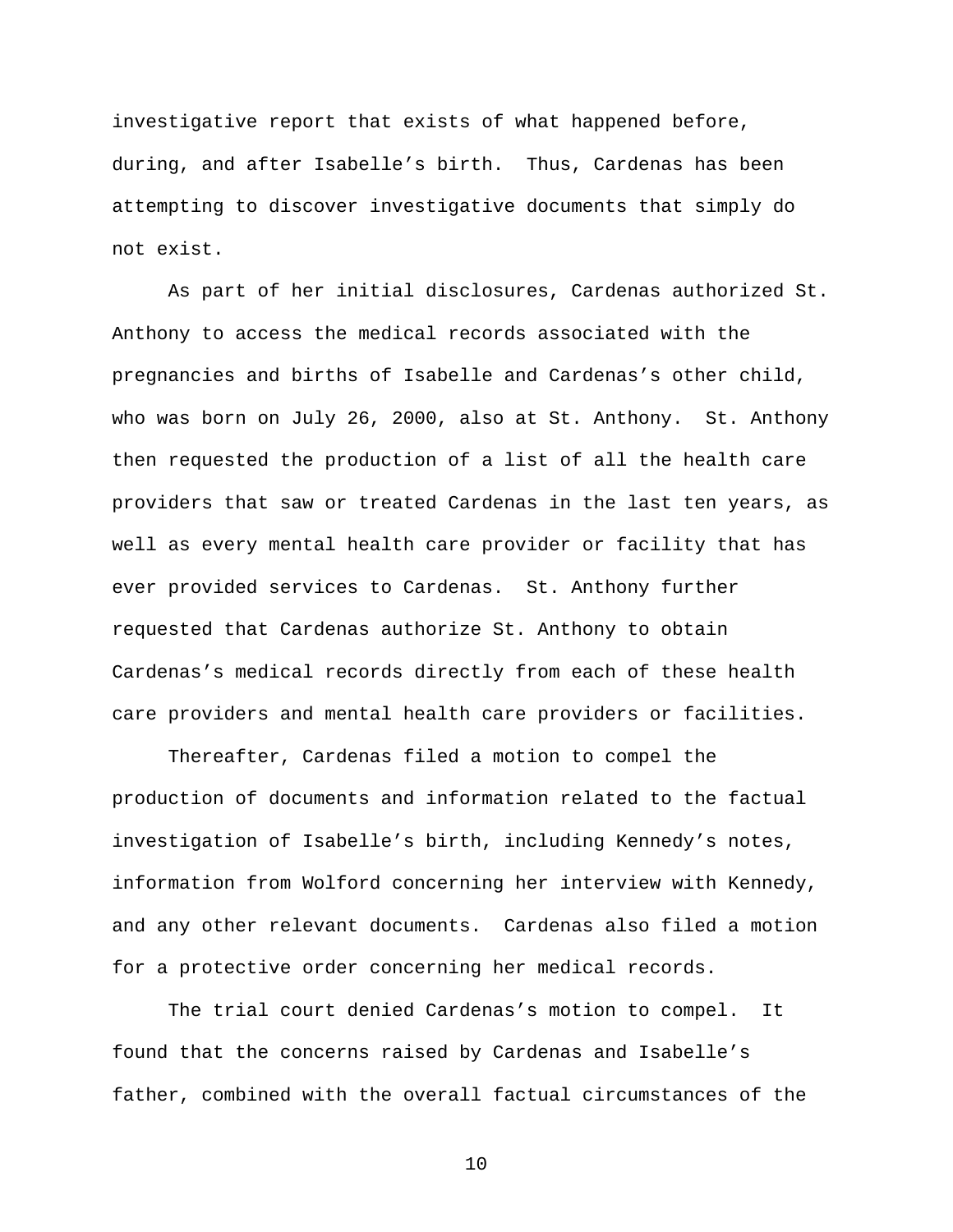situation, suggested to St. Anthony that litigation was likely to occur. Based on this finding, the trial court determined that any documents and information related to the factual investigation of Isabelle's birth were prepared in anticipation of litigation, constitute work product, and are, therefore, shielded from discovery by the work product doctrine.

The trial court also denied Cardenas's motion for a protective order concerning Cardenas's medical records. Balancing Cardenas's right to privacy and St. Anthony's right to discovery, the trial court determined that St. Anthony is entitled to discover some, but not all, of the medical records it requested. The trial court ordered Cardenas to execute written waivers authorizing the release of her medical records directly to St. Anthony from all the health care providers that saw or treated Cardenas during the five years prior to Isabelle's birth. The trial court also ordered Cardenas to provide St. Anthony with a list of all the health care providers that Cardenas has seen since Isabelle's birth and the dates on which she saw them.

Cardenas petitioned this court for relief from the trial court's order. First, she argues that the work product doctrine does not shield Kennedy's notes from discovery because St. Anthony retained Kennedy for the sole purpose of disguising a routine factual investigation as work product. Second, Cardenas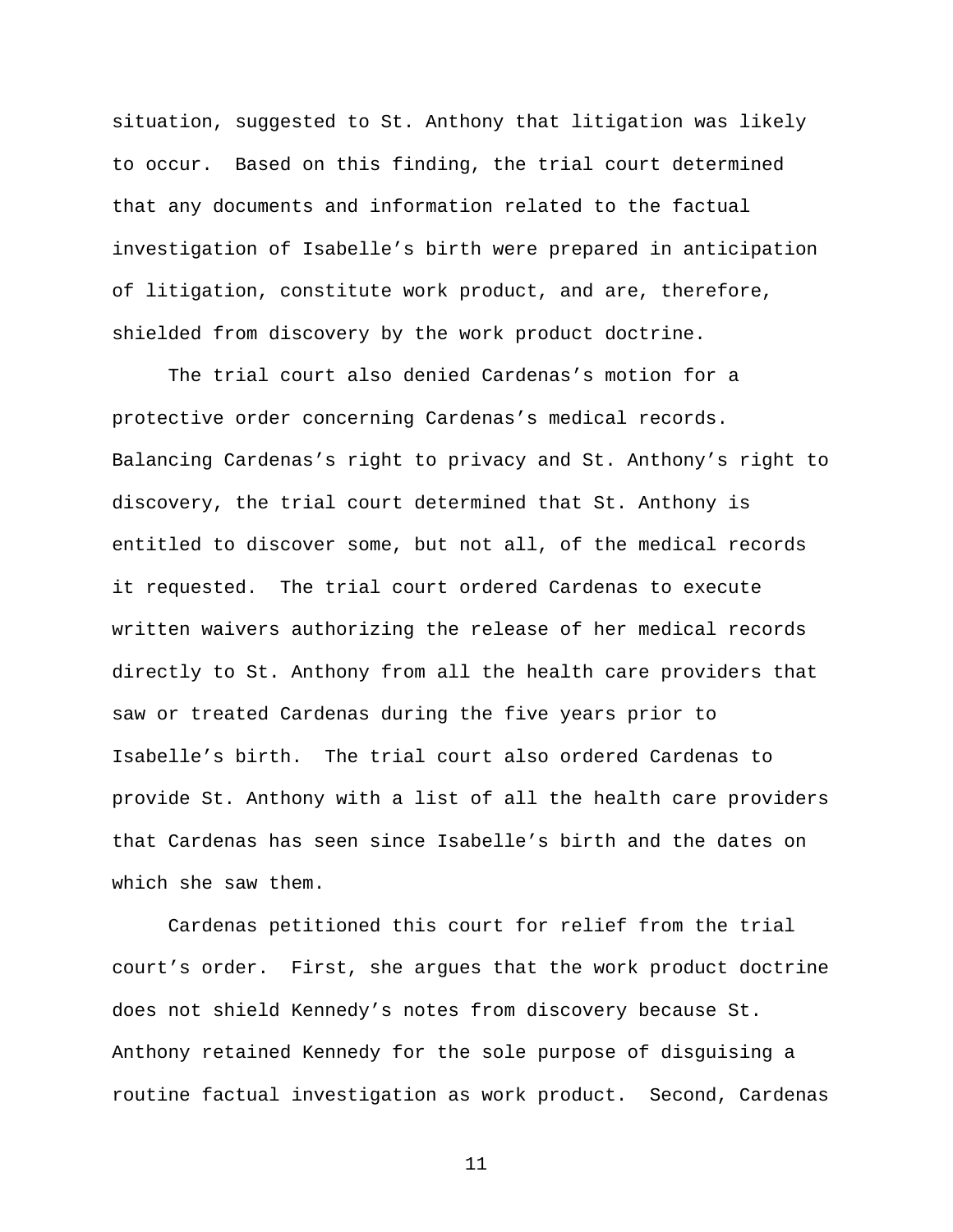contends that any medical records not associated with the pregnancies and births of her two children are protected from discovery by the physician-patient privilege because they are irrelevant to her claims for economic loss associated with Isabelle's injuries. In the alternative, Cardenas claims that instead of being required to authorize the release of her medical records directly to St. Anthony from her health care providers, she should be permitted to provide St. Anthony with a privilege log of the medical records she claims remain privileged. We issued a rule to show cause as to why the trial court's order should not be reversed.

### **III. Original Jurisdiction**

Because discovery orders are interlocutory in character, they generally are not reviewable in a C.A.R. 21 original proceeding. Nat'l Farmers Union Prop. & Cas. Co. v. Dist. Ct., 718 P.2d 1044, 1046 (Colo. 1986). However, a discovery order is "not exempted from extraordinary relief under appropriate circumstances." Morgan v. Genesee Co., 86 P.3d 388, 391 (Colo. 2004) (quoting Sanchez v. Dist. Ct., 624 P.2d 1314, 1316-17 (Colo. 1981)).

C.A.R. 21 authorizes us to exercise our original jurisdiction to review whether a trial court abused its discretion if a remedy on appeal would be inadequate. Id. at 391. In a prior case, we determined that we may exercise our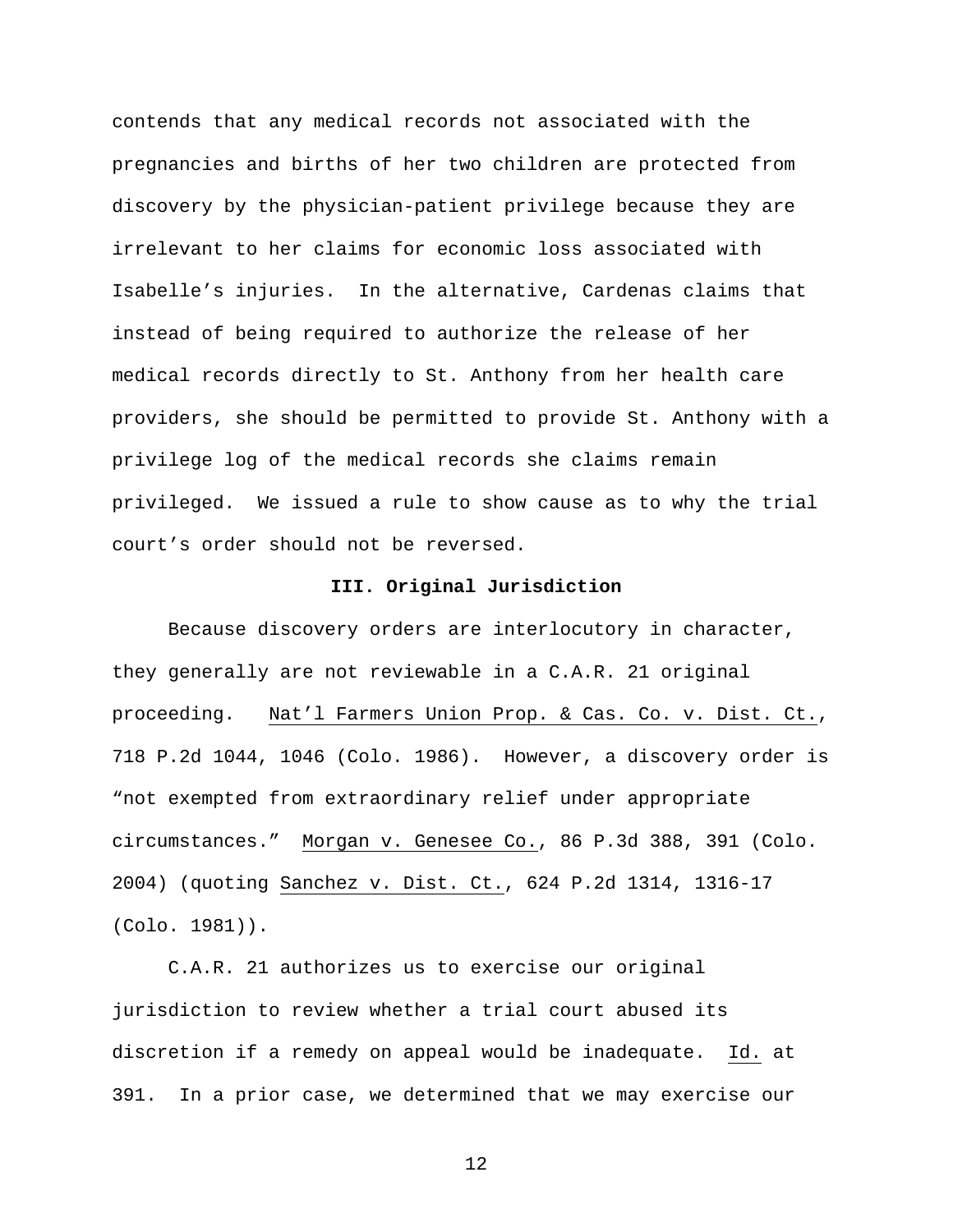original jurisdiction to review a discovery order if it appears that the order "may cause unwarranted damage to a litigant that cannot be cured on appeal." Direct Sales Tire Co. v. Dist. Ct., 686 P.2d 1316, 1318 (Colo. 1984). In another prior case, we held that we may exercise our original jurisdiction to review a discovery order "when the petitioner alleges the applicability of a privilege that may shield disclosure of the requested information." Hartmann v. Nordin, 147 P.3d 43, 48 (Colo. 2006). We have also previously determined that we will exercise our original jurisdiction "when a pretrial order departs significantly from the standards prescribed by the rules of civil procedure and places a party at an unwarranted disadvantage in litigating the merits of his [or her] case." Hawkins v. Dist. Ct., 638 P.2d 1372, 1375 (Colo. 1982) (exercising original jurisdiction on grounds that the trial court's order "preclude[d] the petitioner from obtaining information vital to his claims for relief").

We follow these legal standards and conclude that it is appropriate for us to exercise our original jurisdiction to review the trial court's order in this case. First, the trial court's ruling that denied Cardenas's motion to compel prevents Cardenas from obtaining factual information that is vital to her claims for relief. Second, both Cardenas and St. Anthony allege the applicability of a privilege to protect documents and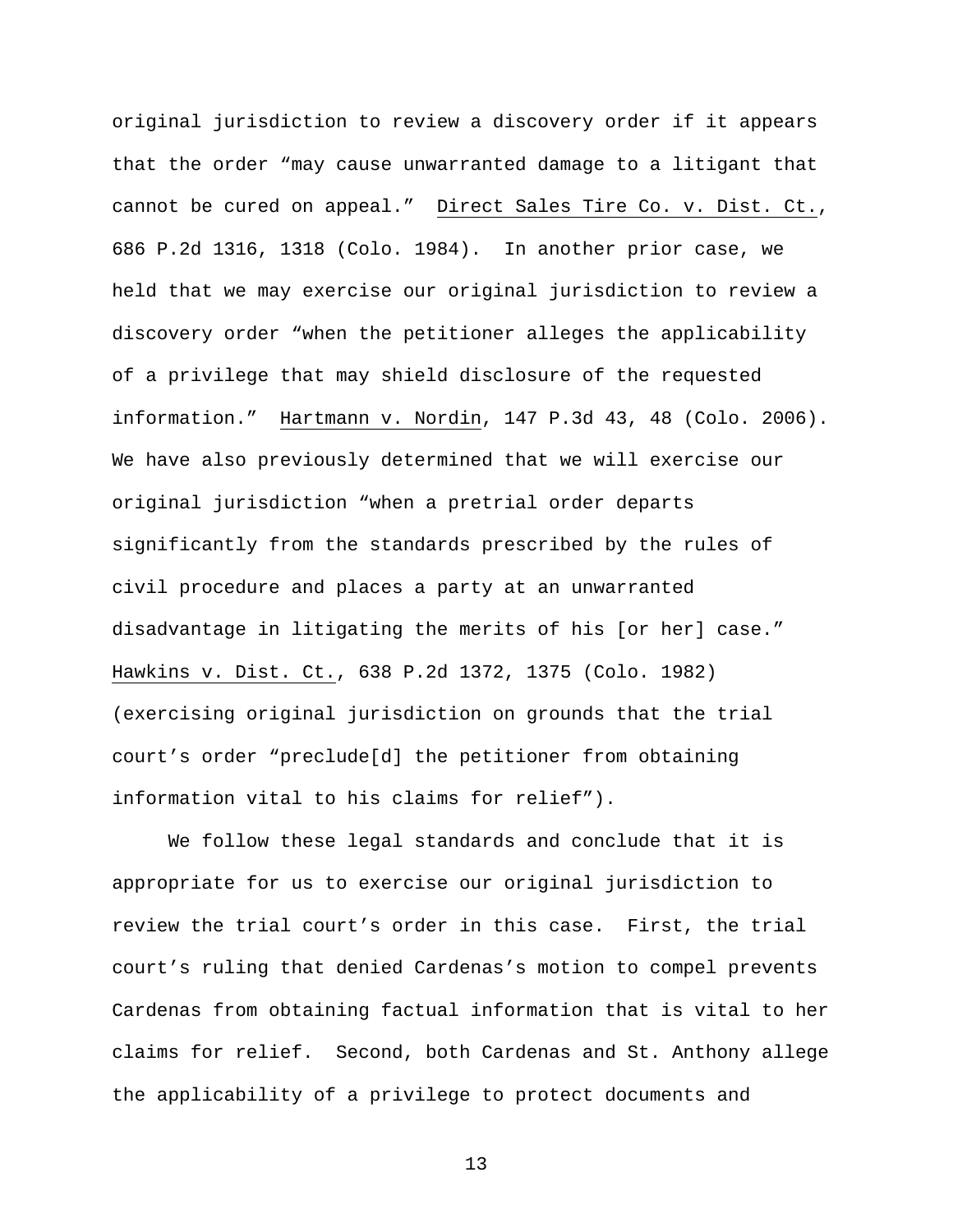information from discovery. St. Anthony argues that the work product doctrine shields from discovery information related to Kennedy's investigation of Isabelle's birth, while Cardenas contends that the physician-patient privilege protects her medical records from discovery. Third, the trial court's order departs significantly from our precedent regarding the procedure for discovery of medical records and the waiver of the physician-patient privilege. By ordering Cardenas to execute written waivers authorizing the release of her medical records directly to St. Anthony, the trial court has provided St. Anthony with unbridled access to medical records that may be privileged.

#### **IV. Analysis**

As an initial matter, we note that the rules of discovery are outlined in C.R.C.P. 26, which is patterned after its federal counterpart. Cameron v. Dist. Ct., 193 Colo. 286, 289, 565 P.2d 925, 928 (1977). C.R.C.P. 26 serves to eliminate surprise at trial, to enable discovery of relevant evidence, to simplify the issues, and to promote expeditious settlement of cases. Id. Consistent with these purposes, the range of discovery available to each party is wide. Id. at 290, 565 P.2d at 928. The rules of discovery authorize the parties to "obtain discovery regarding any matter, not privileged, that is relevant to the claim or defense of any party." C.R.C.P. 26(b)(1).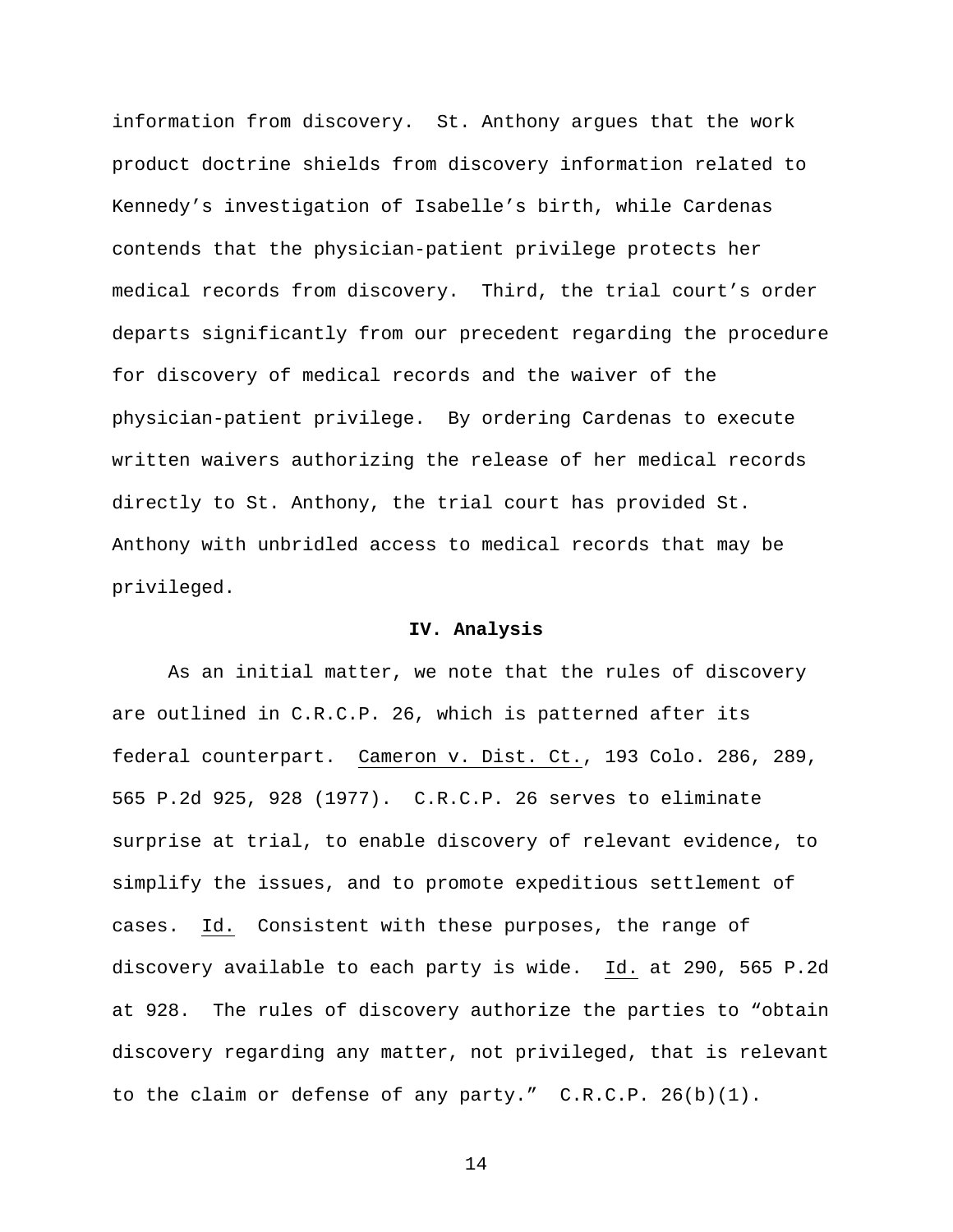We review a trial court's discovery rulings for abuse of discretion. Hartmann, 147 P.3d at 49; Gordon v. Boyles, 99 P.3d 75, 82 (Colo. App. 2004) (reviewing a discovery order to determine whether the trial court properly determined applicability of a newsperson's privilege to protect his sources of information). "We will find an abuse of discretion only if the ruling was manifestly arbitrary, unfair, or unreasonable." Gordon, 99 P.3d at 82.

# **A. St. Anthony Must Produce the Factual Portions of the Notes Created by Its Attorney During the Attorney's Investigation of Isabelle's Birth**

The work product doctrine provides that materials "prepared in anticipation of litigation or for trial" are discoverable "only upon a showing that the party seeking discovery has substantial need of the materials . . . and is unable without undue hardship to obtain the substantial equivalent of the materials by other means."  $C.R.C.P. 26(b)(3)$ . However, the doctrine further provides that certain materials, even if they are prepared in anticipation of litigation or for trial, may never be discovered: "[T]he court shall protect against disclosure of the mental impressions, conclusions, opinions, or legal theories of an attorney or other representative of a party concerning the litigation." Id.

The purpose of the work product doctrine is to give "qualified immunity from discovery" to materials prepared in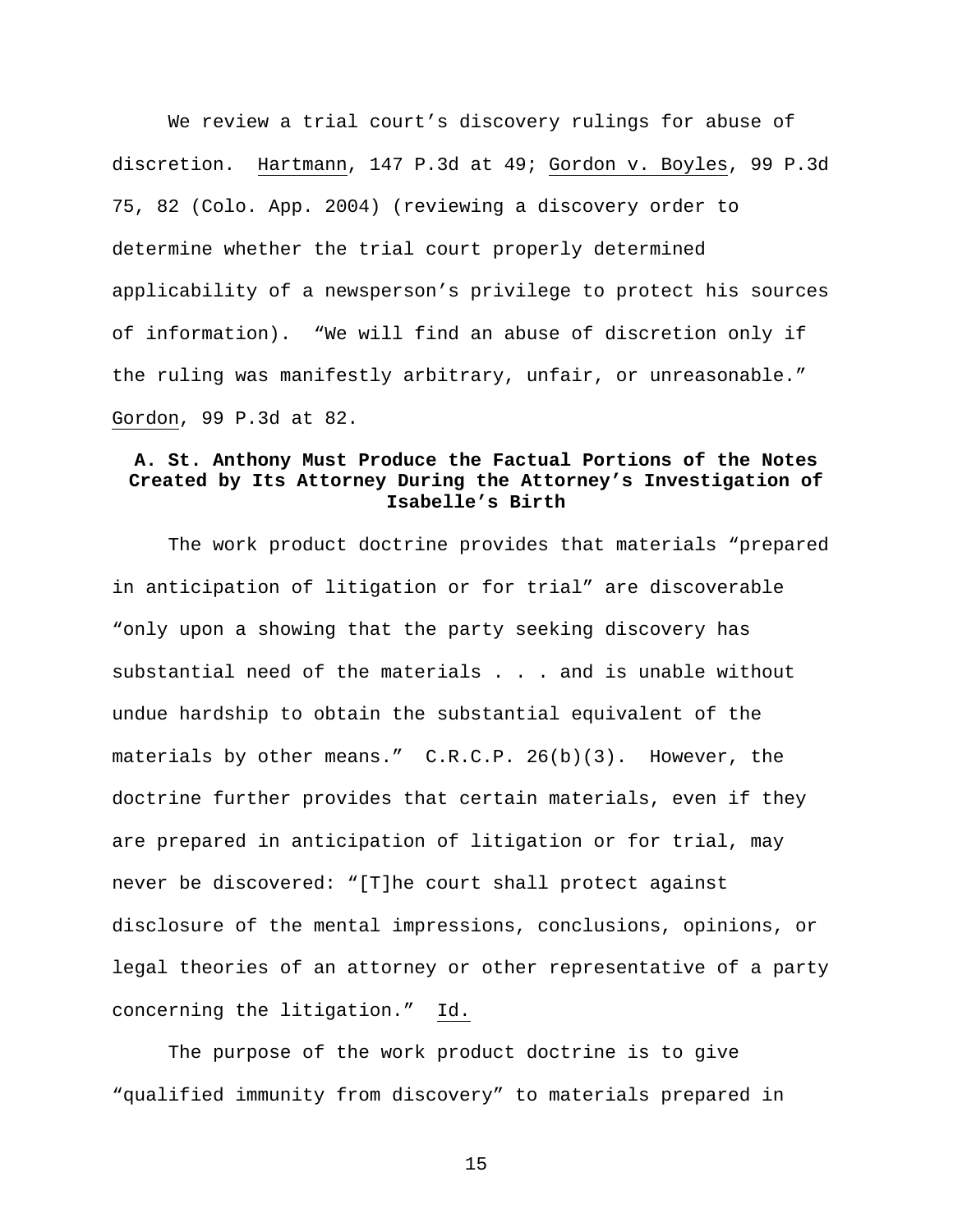anticipation of litigation or for trial. Hawkins, 638 P.2d at 1376. As such, the work product doctrine does not shield from discovery materials prepared in the ordinary course of business. Id. at 1377. In Hawkins, we recognized that "there is no bright line which will mark the division between these two types of activities in all cases." Id. at 1378. There, we explained that the "general standard to be applied is whether, in light of the nature of the document and the factual situation in the particular case, the party resisting discovery demonstrates that the document was prepared or obtained in contemplation of specific litigation." Id. at 1379.

In Hawkins, we examined whether the work product doctrine shields an insurance adjuster's investigative reports, including witness statements, from discovery in a lawsuit brought by an insured against his insurance company. Id. at 1375. There, we determined that because "a substantial part of an insurance company's business is to investigate claims," an adjuster's investigations "must be presumed" to be part of the insurance company's ordinary business activity. Id. at 1378.

Shortly after Hawkins was decided, we extended its rationale to a case involving a hospital's incident report. Kay Labs., Inc. v. Dist. Ct., 653 P.2d 721, 721-23 (Colo. 1982). In Kay Laboratories, the incident report was a pre-printed form to be completed in triplicate whenever an incident occurred that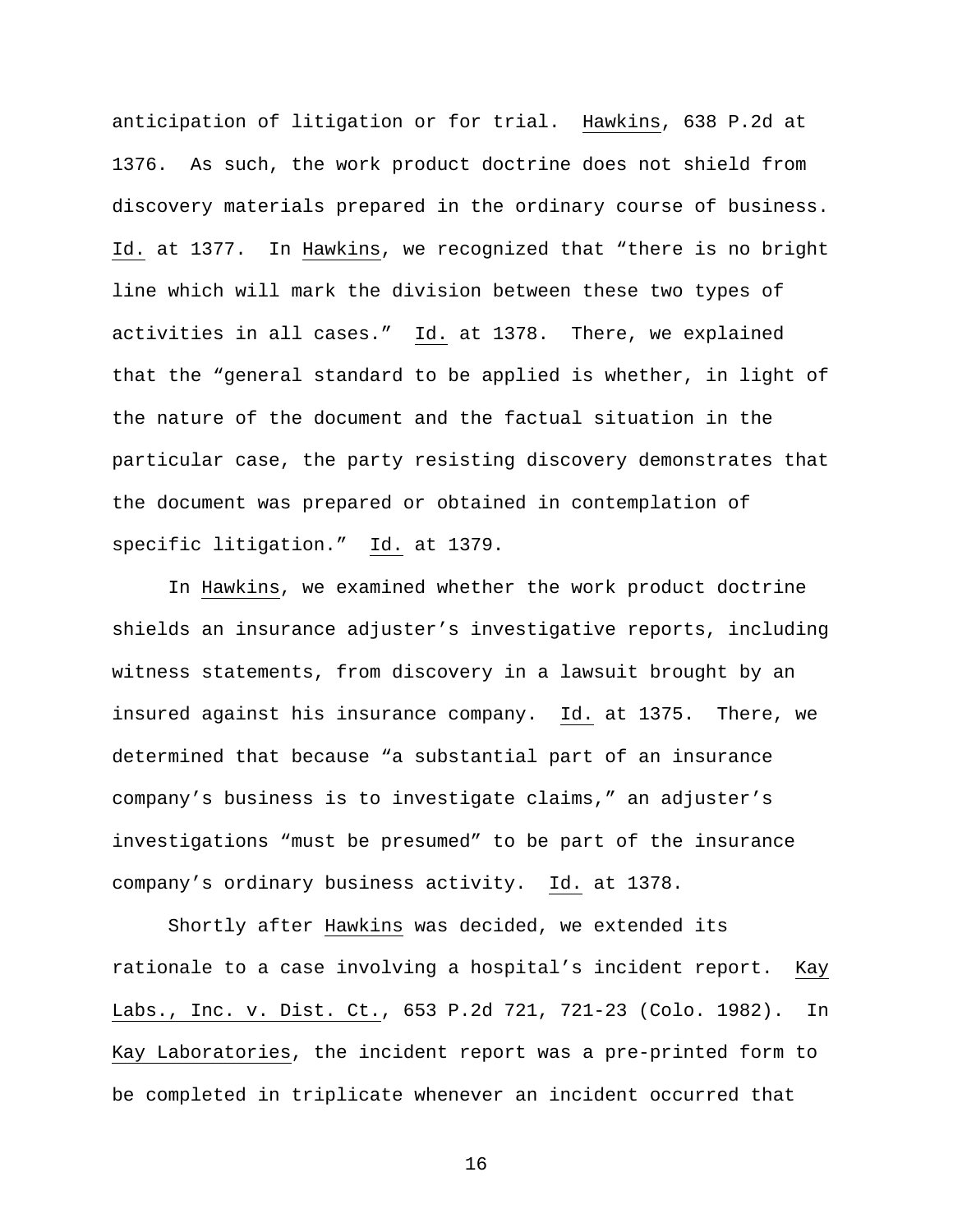"could possibly result in litigation against the hospital." Id. at 722. There, we treated the self-insured hospital as if it were an insurance company and concluded that such reports were presumed to be part of the hospital's ordinary business activity. See id. at 722-23.

In a subsequent case, we relied on Hawkins to determine whether a memorandum prepared by an insurance company's attorneys regarding an insurance claim was protected under the work product doctrine. Nat'l Farmers Union, 718 P.2d at 1047- 48. There, we concluded that the attorneys' memorandum was not shielded from discovery because the "attorneys were performing the same function a claims adjuster would perform, and the resulting report is an ordinary business record of the insurance company." Id. at 1048.

Cardenas argues that information related to Kennedy's investigation is not shielded from discovery by the work product doctrine because St. Anthony retained Kennedy not in contemplation of specific litigation, but rather for the sole purpose of disguising a routine factual investigation as work product. In support of her position, Cardenas asserts that because St. Anthony is self-insured, Kennedy's investigation of Isabelle's birth should be treated like the incident report in Kay Laboratories. In contrast, St. Anthony argues that it should not be treated as a self-insured hospital because there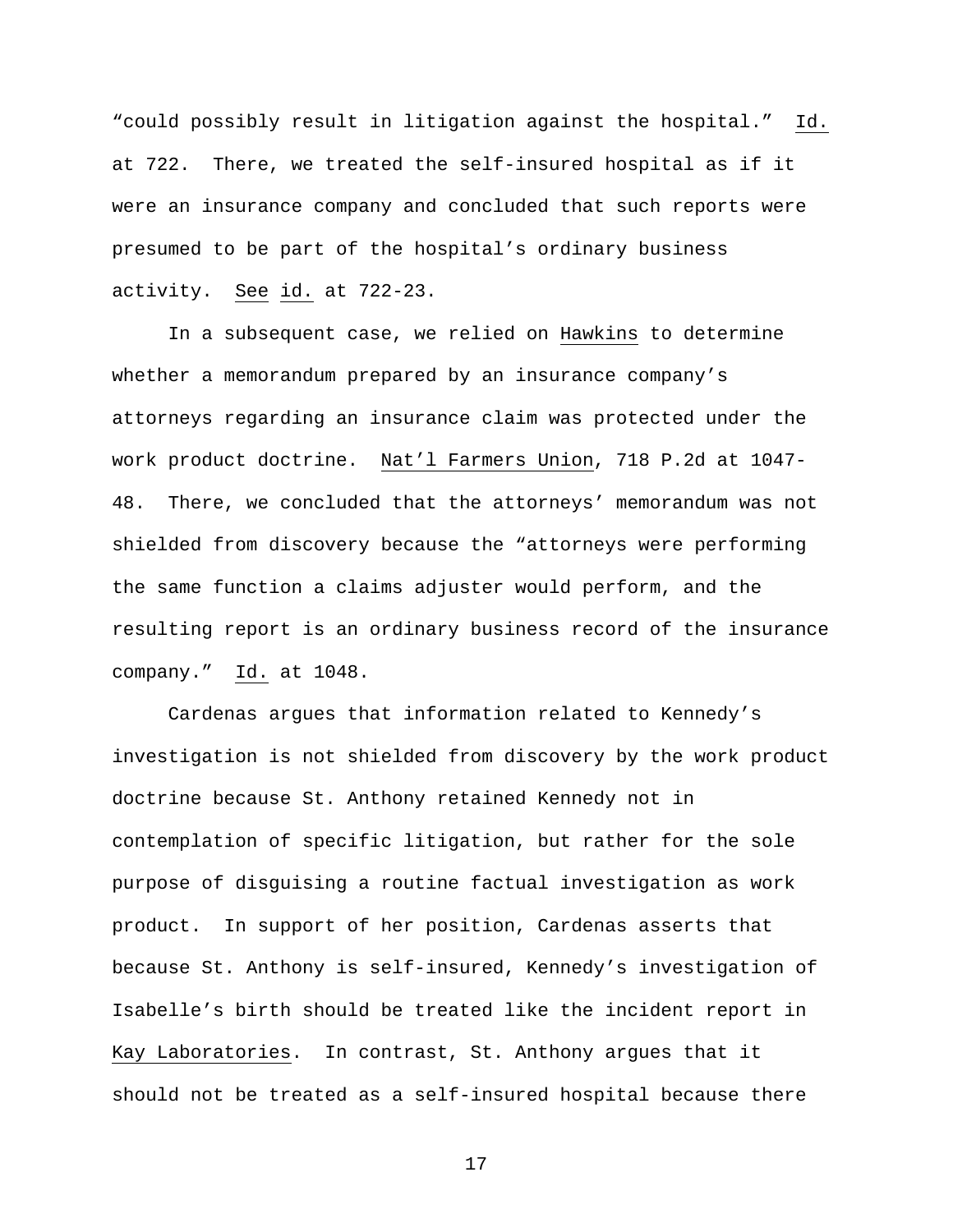was no evidence presented to the trial court that St. Anthony is self-insured. $1$ 

If St. Anthony is self-insured, then the holding in Kay Laboratories would control this case and we would presume that Kennedy's investigation of Isabelle's birth was conducted in the ordinary course of business. However, because this fact was not established before the trial court, we will, for the purposes of this opinion, assume that Kennedy's investigation was conducted in anticipation of litigation and not in the ordinary course of business.

Thus, we turn to the question of substantial need and undue hardship. We focus on the undisputed facts that St. Anthony did not conduct a routine factual investigation of Isabelle's birth and that Kennedy's notes represent the only investigative report that exists of what happened before, during, and after Isabelle's birth. We do so because we retain the authority to make legal determinations based on undisputed facts. See Gross v. Appelgren, 171 Colo. 7, 16-17, 467 P.2d 789, 793 (1970) ("Where the trial court has made no finding one way or the other on a particular question, this court may determine pure

i<br>Li

<span id="page-17-0"></span> $^1$  As part of its initial disclosures, St. Anthony stated that it is insured by Catholic Health Initiatives. Cardenas presented evidence on appeal to this court that Catholic Health Initiatives is a form of self-insurance. This evidence -- an October 2, 2004, letter to the Colorado Division of Insurance - was not presented to the trial court.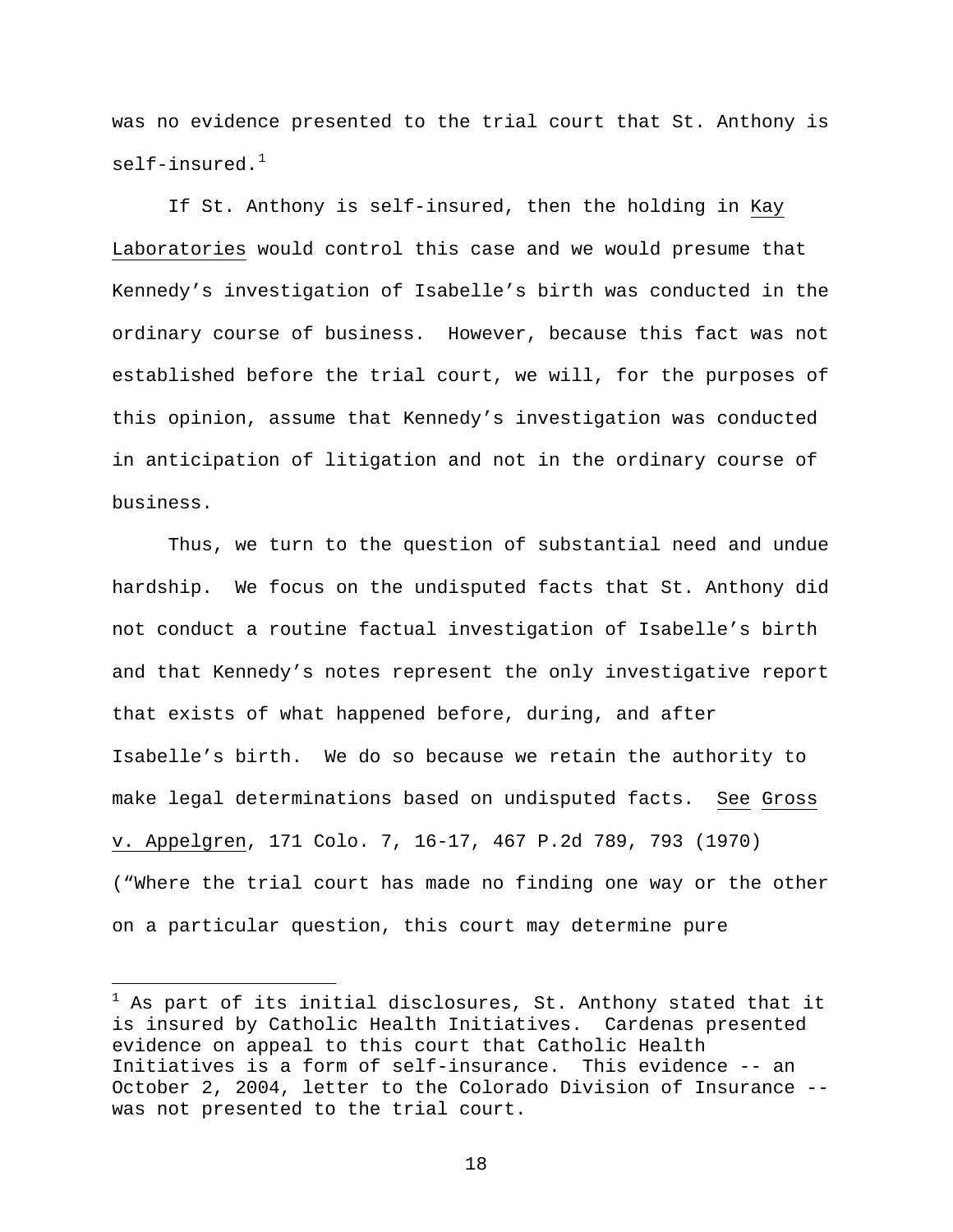questions of law when it is warranted and supported by a record which could produce no other result.").

As mentioned above, the work product doctrine provides that materials "prepared in anticipation of litigation or for trial" are discoverable "only upon a showing that the party seeking discovery has substantial need of the materials . . . and is unable without undue hardship to obtain the substantial equivalent of the materials by other means." C.R.C.P. 26(b)(3). "In determining whether the requesting party has met the substantial need/undue burden test, attention is directed at alternative means of acquiring the information that are less intrusive to the attorney's work, and whether the information can be furnished in other ways." 6 James Wm. Moore et al., Moore's Federal Practice § 26.70[5][b] (3d ed. 2007).

A party requesting the production of material protected by the work product doctrine demonstrates substantial need by establishing that the material requested contains critical factual information necessary to prove the party's case. See Watson v. Reg'l Transp. Dist., 762 P.2d 133, 142 (Colo. 1988) (determining that there was substantial need for a videotape of a bus negotiating a turn because a "critical factual issue at trial was whether the bus was capable of negotiating the turn without striking a vehicle stopped for a red light on the street into which the bus was turning"); see also Moore et al., supra,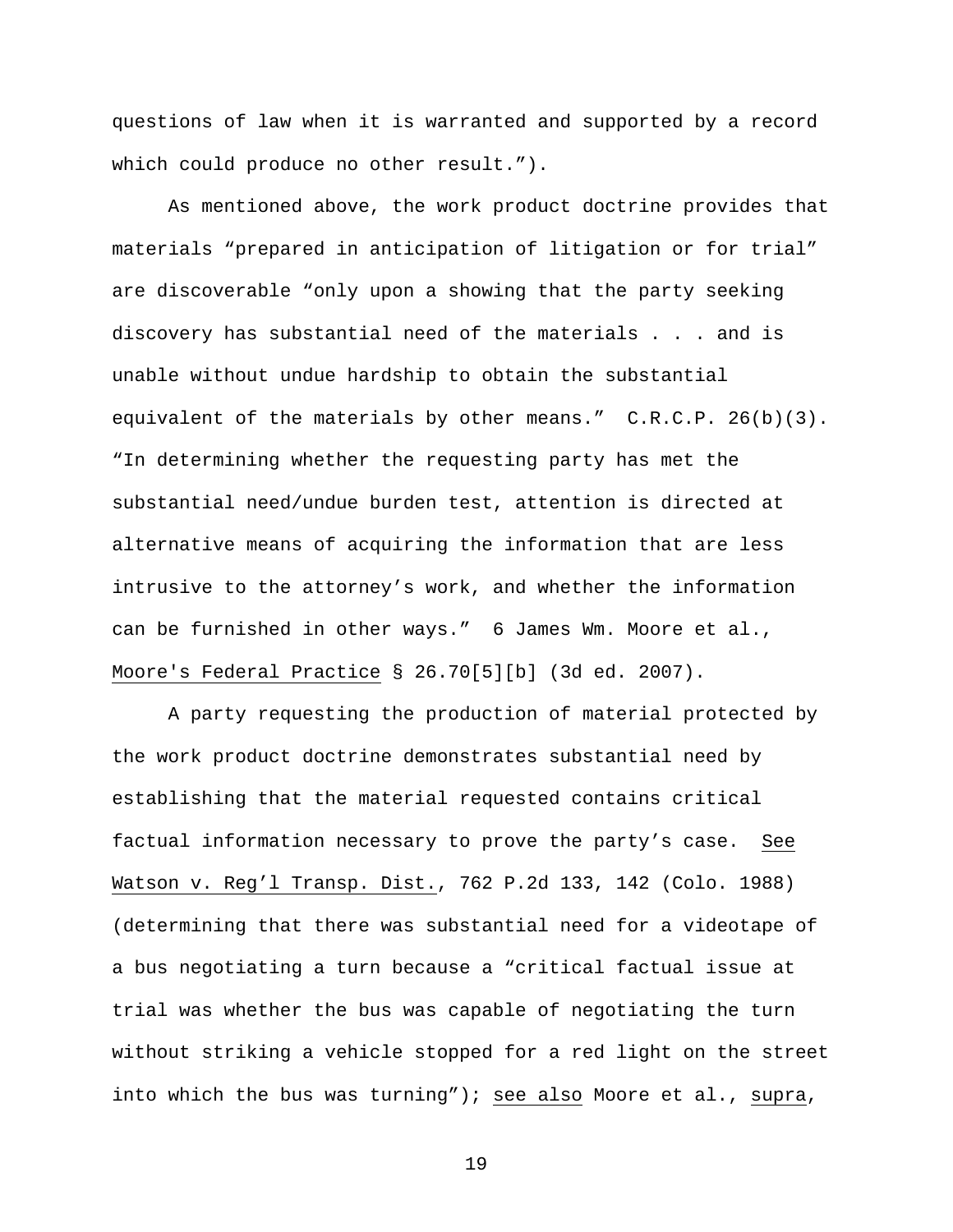§ 26.70[5][c] ("Substantial need for material otherwise protected by the work product doctrine is demonstrated by establishing that the facts contained in the requested documents are essential elements of the requesting party's prima facie case.").

A party is unable without undue hardship to obtain the substantial equivalent of the materials by other means when the requested materials are not available by any other source. See Watson, 762 P.2d at 142 (determining that there was undue hardship to obtain substantial equivalent of a videotape of a bus negotiating a turn because the plaintiff could not reproduce the turn as it was depicted on the videotape); see also 10 Federal Procedure, Lawyers Edition § 26:211 (Francis M. Dougherty et al., eds., 2007) ("A party is entitled to discovery of attorney work-product only if he or she demonstrates that the requested information was not available by any other source.").

It is particularly difficult for a party to obtain the substantial equivalent of statements taken from witnesses at about the time of the incident because these statements "are unique, in that they provide an immediate impression of the facts." 8 Charles A. Wright, Arthur R. Miller & Richard L. Marcus, Federal Practice and Procedure § 2025 (2d ed. 2007); see also Moore et al., supra, § 26.70[5][c]. For this reason, the production of witness statements is often justified by mere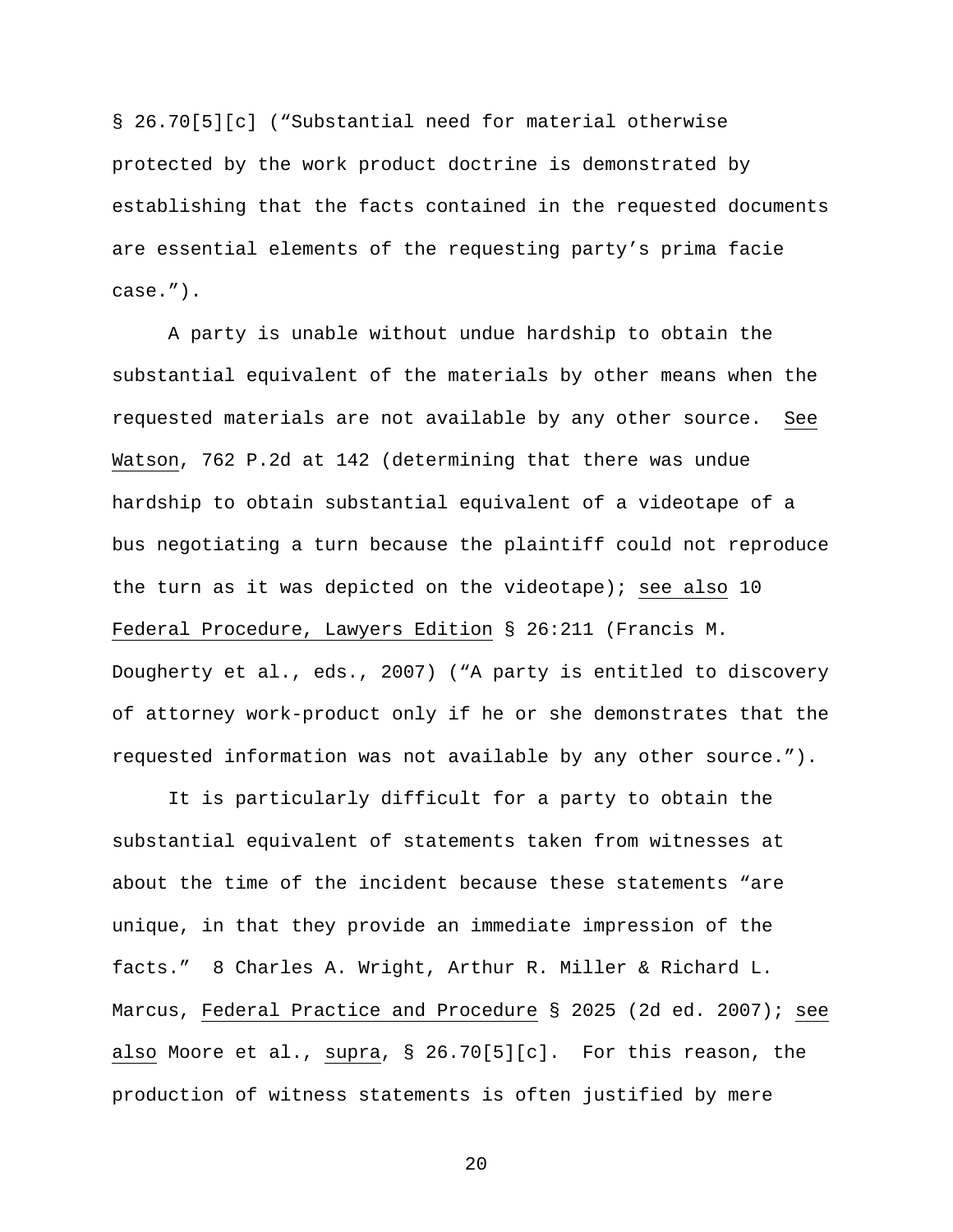lapse of time. Moore et al., supra, § 26.70[5][c] ("A lapse of time itself may make it impossible to obtain a substantial equivalent of the material.").

Here, factual information concerning the medical care provided by St. Anthony and Jerath is essential to prove Cardenas's case. Because St. Anthony did not conduct a routine factual investigation of Isabelle's birth, Kennedy's investigation was the only factual investigation conducted and, consequently, his notes represent the only investigative report that exists of what happened before, during, and after Isabelle's birth. It is unclear whether Kennedy's notes contain a formal witness statement from Wolford or whether the notes merely record the factual portions of Kennedy's interview with her. Irrespective of their form, Wolford's contemporaneous sense impressions of the labor and delivery process, as collected in Kennedy's notes, constitute unique factual information, the substantial equivalent of which cannot be obtained by Cardenas either through a deposition of Wolford or through additional discovery. It has been nearly four years since Isabelle's birth, a significant lapse of time suggesting that Wolford's impressions of the labor and delivery process today may differ from the contemporaneous sense impressions that she provided to Kennedy shortly after Isabelle's birth. Additional discovery in this case is impossible because of St.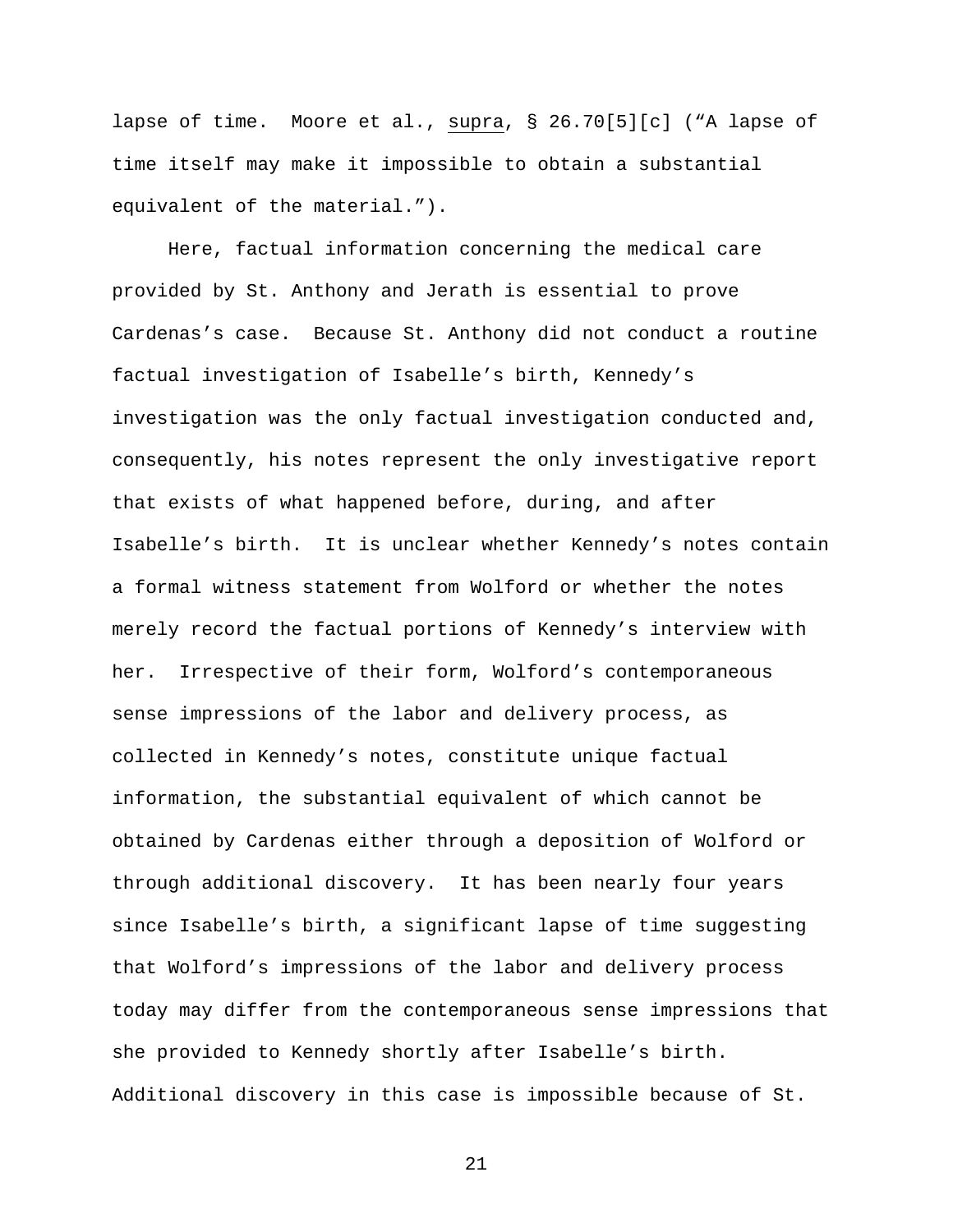Anthony's failure to conduct a routine factual investigation of Isabelle's birth.<sup>[2](#page-21-0)</sup> Under these circumstances, we conclude that Cardenas has demonstrated a substantial need for factual information concerning the medical care provided by St. Anthony and Jerath during the labor and delivery process, which is necessary to prove Cardenas's case and which she is unable to obtain by any means other than through the discovery of Kennedy's notes.

As is the situation here, when a showing is made that entitles a party to materials prepared in anticipation of litigation, the court must "protect against disclosure of the mental impressions, conclusions, opinions, or legal theories of an attorney or other representative of a party concerning the litigation." C.R.C.P. 26(b)(3).

Hence, we hold that the work product doctrine does not shield from discovery the factual information contained in Kennedy's notes regarding his investigation of Isabelle's birth. To ensure that only factual portions of the notes are disclosed,

i<br>Li

<span id="page-21-0"></span> $^2$  We note that St. Anthony has stated that Wolford is the only fact witness who was interviewed by Kennedy. However, St. Anthony represented to the trial court that Kennedy interviewed not a nurse, but rather that he interviewed "nurses." During oral argument, St. Anthony's counsel suggested that the "s" was a typographical error in the document presented to the trial court. If Kennedy interviewed additional fact witnesses during his investigation, then Cardenas may also discover the factual portions of Kennedy's interviews with these witnesses and any formal witness statements made by these witnesses.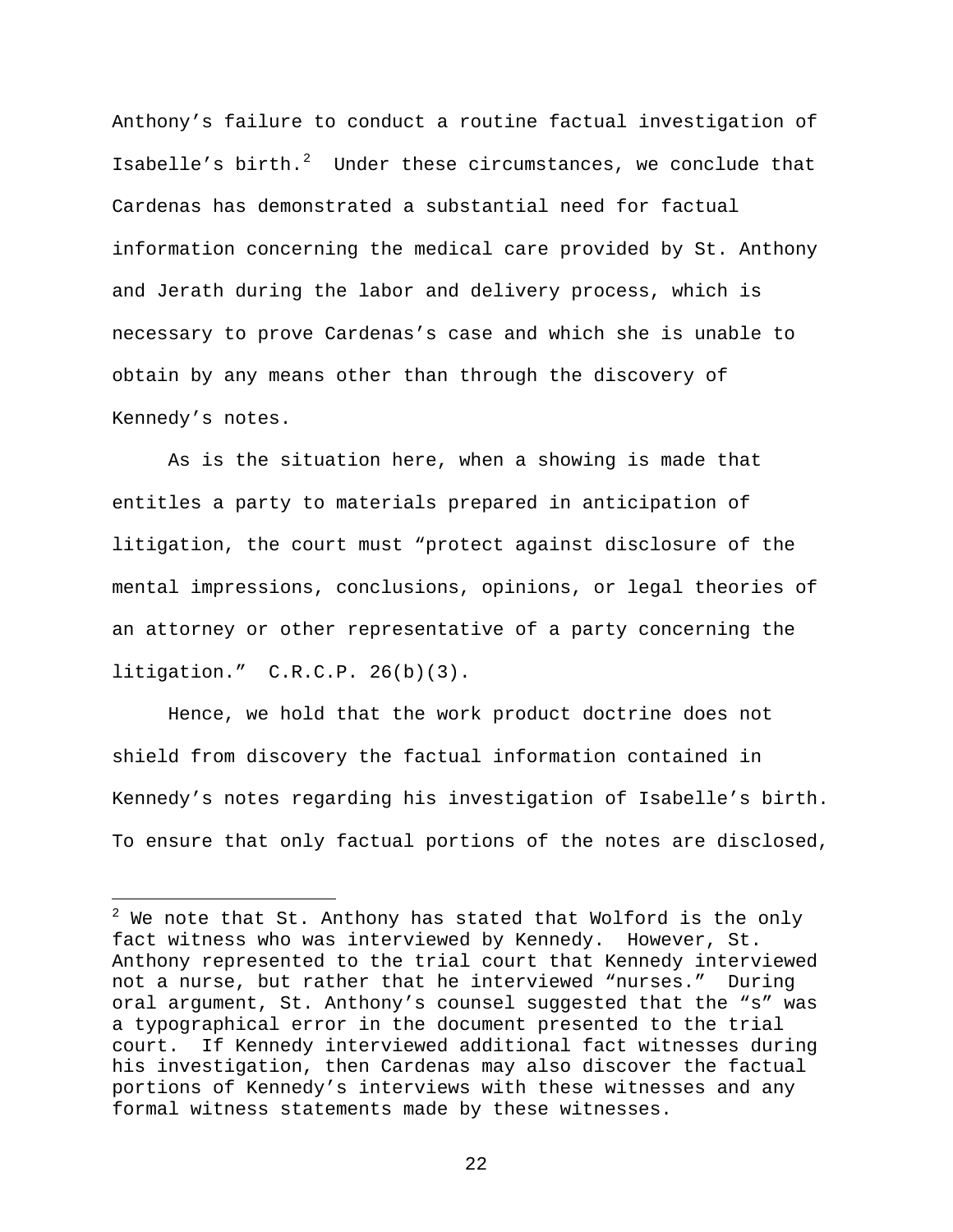St. Anthony must provide the trial court with an unredacted copy of Kennedy's notes so that the trial court can conduct an in camera review of the notes to redact any mental impressions, conclusions, opinions, or legal theories. Cardenas will then be entitled to discover Kennedy's redacted notes.

## **B. Cardenas Must Provide a Privilege Log That Identifies the Medical Records She Claims Are Protected from Discovery by the Physician-Patient Privilege**

We turn now to the trial court's ruling regarding the discoverability of Cardenas's medical records.

Colorado's physician-patient privilege prevents a physician, surgeon, or registered nurse from being examined as a witness as to any information acquired in and necessary to treating a patient without the consent of the patient.  $\S$  13-90-107(1)(d), C.R.S. (2007). The statue mandates:

[A] physician, surgeon, or registered professional nurse duly authorized to practice his [or her] profession pursuant to the laws of this state or any other state shall not be examined without the consent of his [or her] patient as to any information acquired in attending the patient which was necessary to enable him to prescribe or act for the patient.

#### Id.

This privilege applies equally to pretrial discovery as it does to in-court testimony. Weil v. Dillon Cos., Inc., 109 P.3d 127, 129 (Colo. 2005) (quoting Hoffman v. Brookfield Republic, Inc., 87 P.3d 858, 861 (Colo. 2004)). Thus, the physicianpatient privilege protects certain information from discovery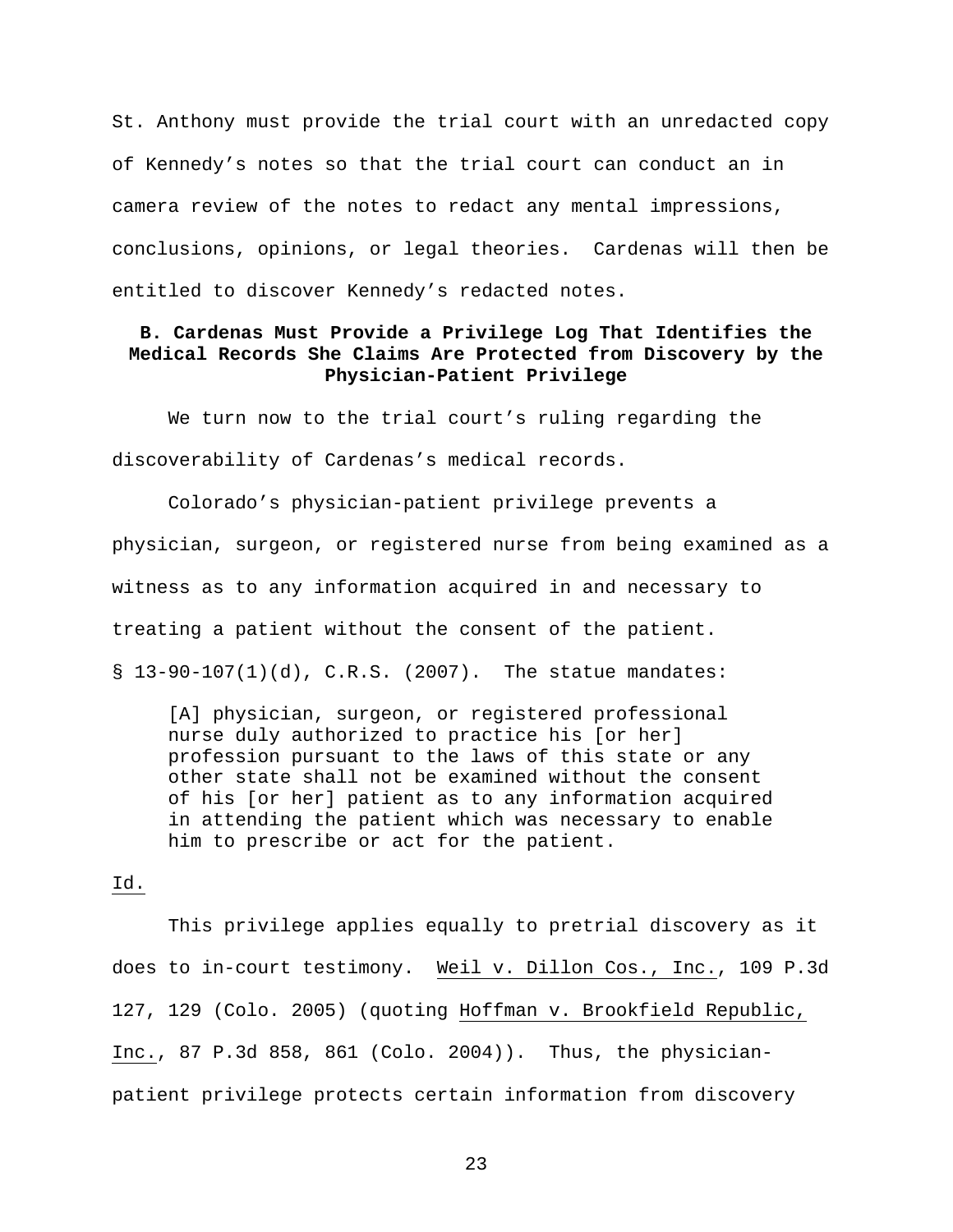even if the information is relevant to the subject matter of the case and would be discoverable otherwise. See Alcon, 113 P.3d at 738.

As the statute explains, the purpose of the privilege is "to encourage confidence and to preserve it inviolate." § 13-90-107(1). The physician-patient privilege is designed to protect the patient, and the patient may waive such protections, thereby consenting to disclosure. See, e.g., Alcon, 113 P.3d at 739. One way a party waives the physician-patient privilege is by injecting his or her "physical or mental condition into the case as the basis of a claim or an affirmative defense." Clark v. Dist. Ct., 668 P.2d 3, 10 (Colo. 1983). This waiver does not amount to a general disclosure of the patient's entire medical history, but rather is limited to the cause and extent of the injuries and damages claimed. See, e.g., Alcon, 113 P.3d at 740.

Cardenas argues that her medical records, other than those that are associated with the pregnancies and births of her two children, are protected from discovery by the physician-patient privilege because they are irrelevant to her claims for economic loss associated with Isabelle's injuries. St. Anthony disagrees and argues that Cardenas's medical history is relevant to her claims for relief because Cardenas's health before, during, and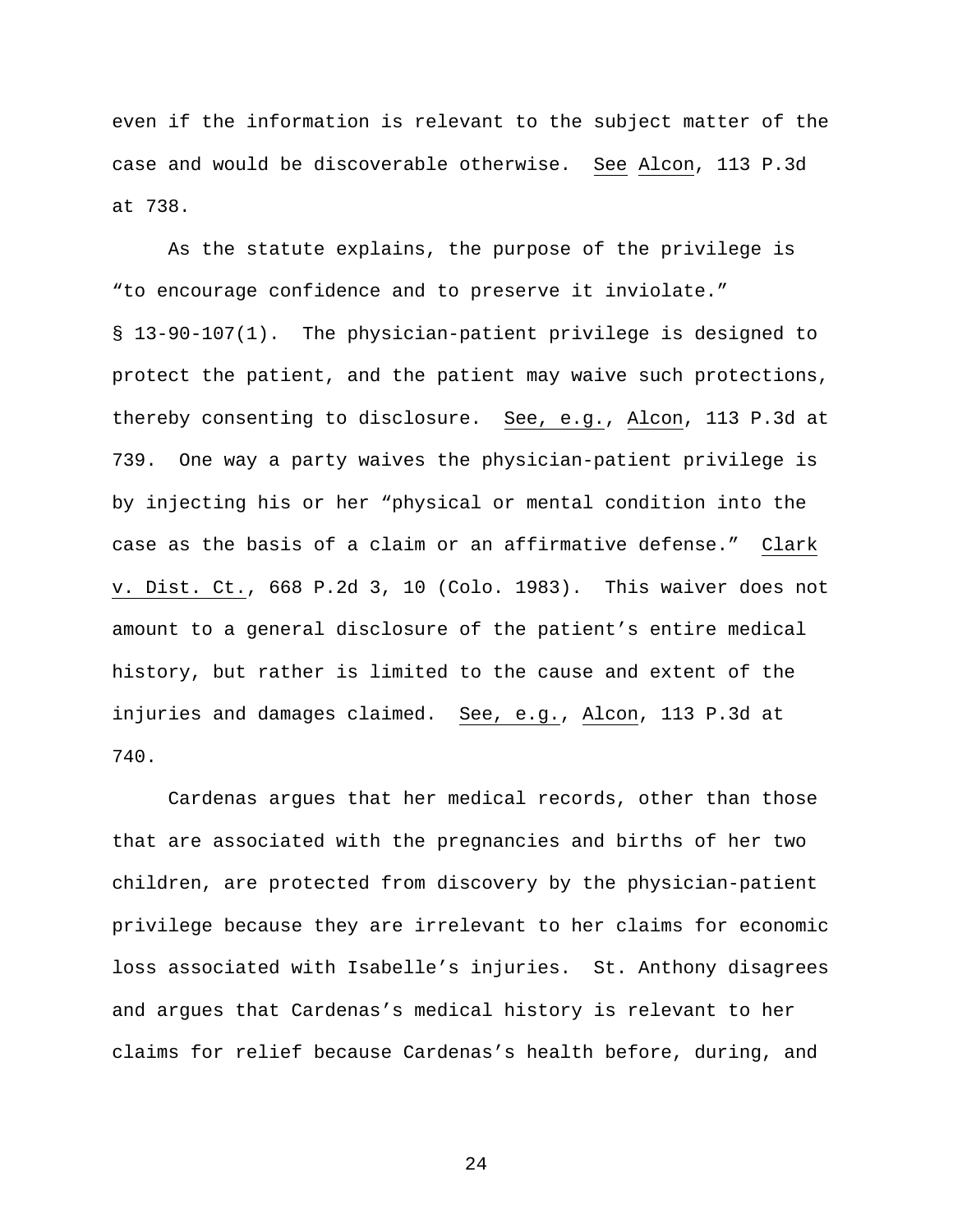after the pregnancy may prove that Isabelle's injuries were caused by something other than St. Anthony's negligence.

More than seventy years ago, we acknowledged that the "physical and mental conditions surrounding the expectant mother are vital factors in the unfolding life of the child itself." Metzger v. People, 98 Colo. 133, 137, 53 P.2d 1189, 1191 (1936). More recently, we recognized that evidence of family medical history may be relevant to the defense of a medical malpractice lawsuit because it may show that something other than the defendant's negligence caused the injuries claimed. Hartmann, 147 P.3d at 51. In Hartmann, we determined that a patient, who sued her health care providers alleging that they failed to diagnose a condition that resulted in a stroke, placed the cause of the stroke at issue and, thus, also placed her relevant family medical history at issue. Id. at 51-53.

The causal relationship between the health of a mother and the health of her child is akin to family medical history. Following the holding in Hartmann, we conclude that although Cardenas's claims for economic loss associated with Isabelle's injuries do not constitute an implied waiver of the physicianpatient privilege, Isabelle's claims for personal injury, which involve the issue of causation, do constitute an implied limited waiver. To ensure that discovery of Cardenas's medical records is limited to the scope of the issue of causation associated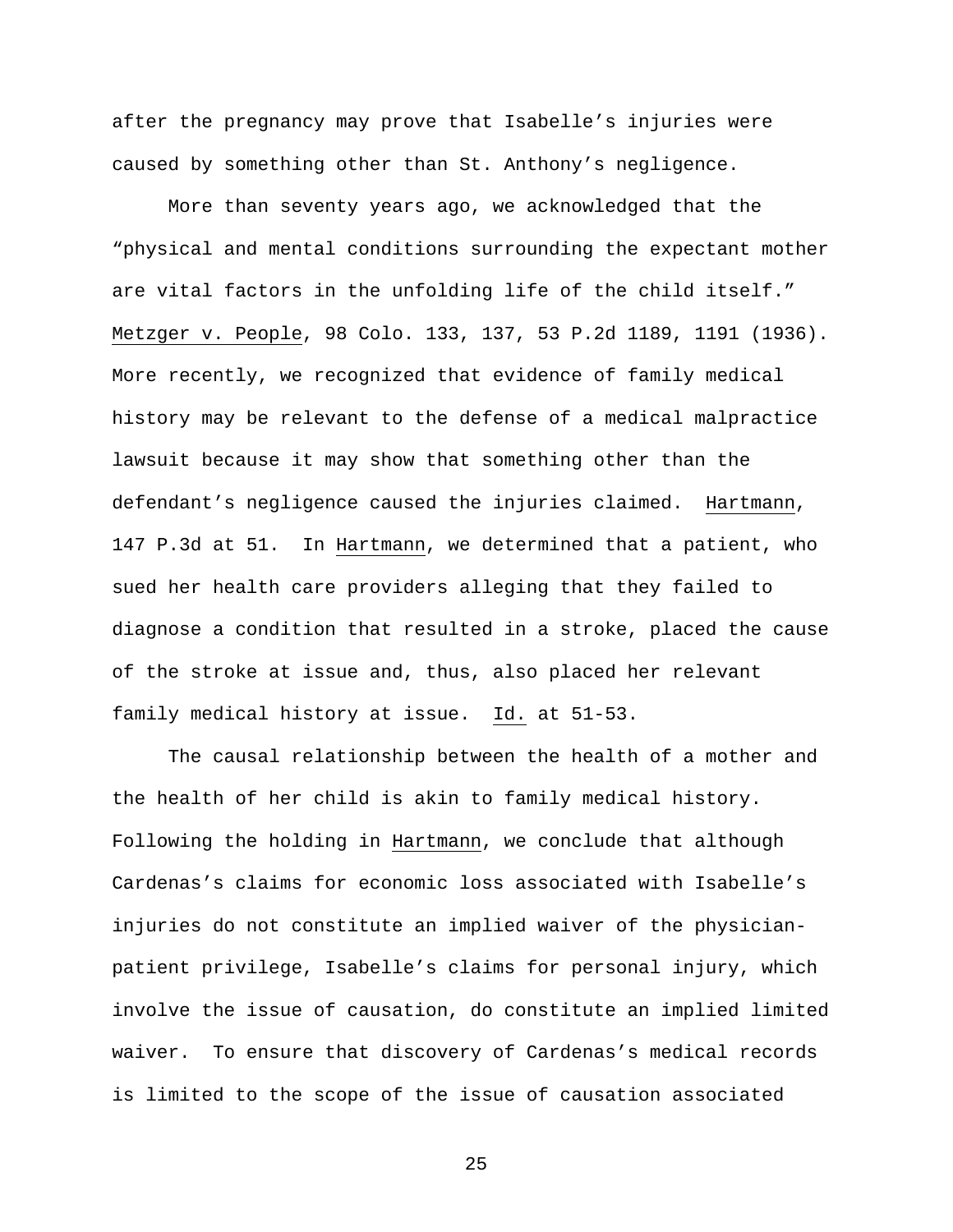with Isabelle's claims for personal injury, we confine discovery to Cardenas's medical records for the five years before Isabelle's birth and for the period of time since Isabelle's birth, to the extent that the records are relevant to the cause of Isabelle's injuries.

We have previously set forth the procedure for ensuring that discovery of medical records is limited to the scope of the waiver of the physician-patient privilege in accordance with Colorado's rules of discovery. Alcon, 113 P.3d at 741-42 (interpreting C.R.C.P. 26(b)(5)). There, we held that a party asserting the physician-patient privilege must provide the party seeking the medical records with a privilege log identifying each of the medical records for which the privilege is claimed. Id. at 742. We further determined the party asserting the privilege must describe each medical record with sufficient detail so that the applicability of the physician-patient privilege can be assessed by the party seeking the medical records and, if necessary, by the trial court. Id.

Here, the trial court ordered Cardenas to execute written waivers authorizing the release of her medical records directly to St. Anthony from all the health care providers that saw or treated her during the five years prior to Isabelle's birth, and to provide St. Anthony with a list of all the health care providers that Cardenas has seen since Isabelle's birth and the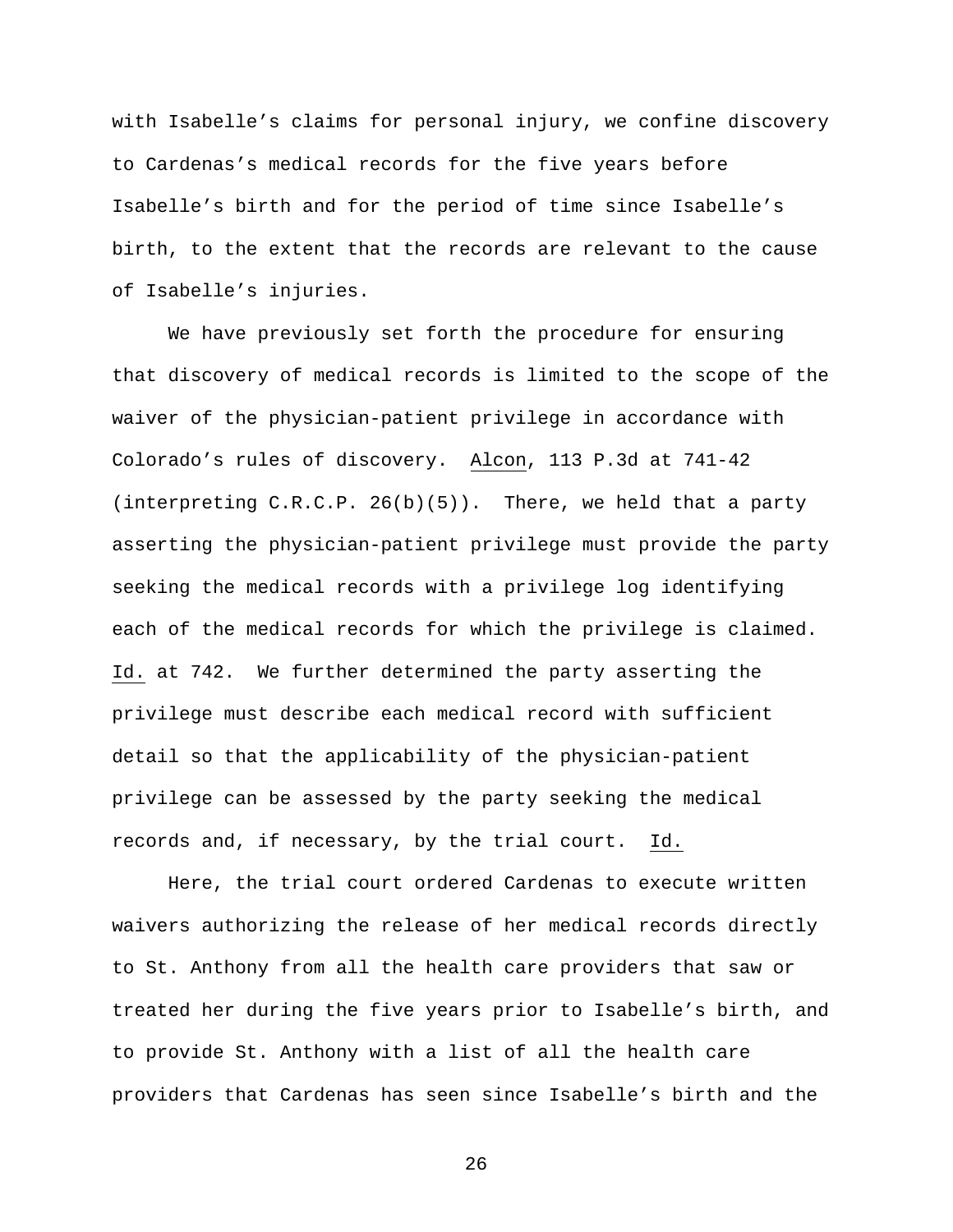dates on which she saw them, even though Cardenas had already disclosed the medical records from the pregnancies and births of Isabelle and Cardenas's other child.

We conclude that the trial court abused its discretion by issuing such a broad order regarding Cardenas's medical records. Guided by the legal standards set forth in Alcon, we hold that Cardenas must provide St. Anthony with a privilege log that identifies the medical records she claims are protected from discovery by the physician-patient privilege both for the five years before Isabelle's birth and for the period of time since Isabelle's birth. The privilege log must describe each record with sufficient detail so that St. Anthony -- and if necessary the trial court -- can assess whether the contested medical record relates to the issue of causation concerning Isabelle's injuries, thereby waiving the privilege for that medical record. If the parties disagree about whether the physician-patient privilege protects a particular medical record, then the medical record must be submitted to the trial court for an in camera review. The trial court will then determine whether the medical record or portions of it are privileged, if at all. After review, the trial court will permit St. Anthony to discover nonprivileged material.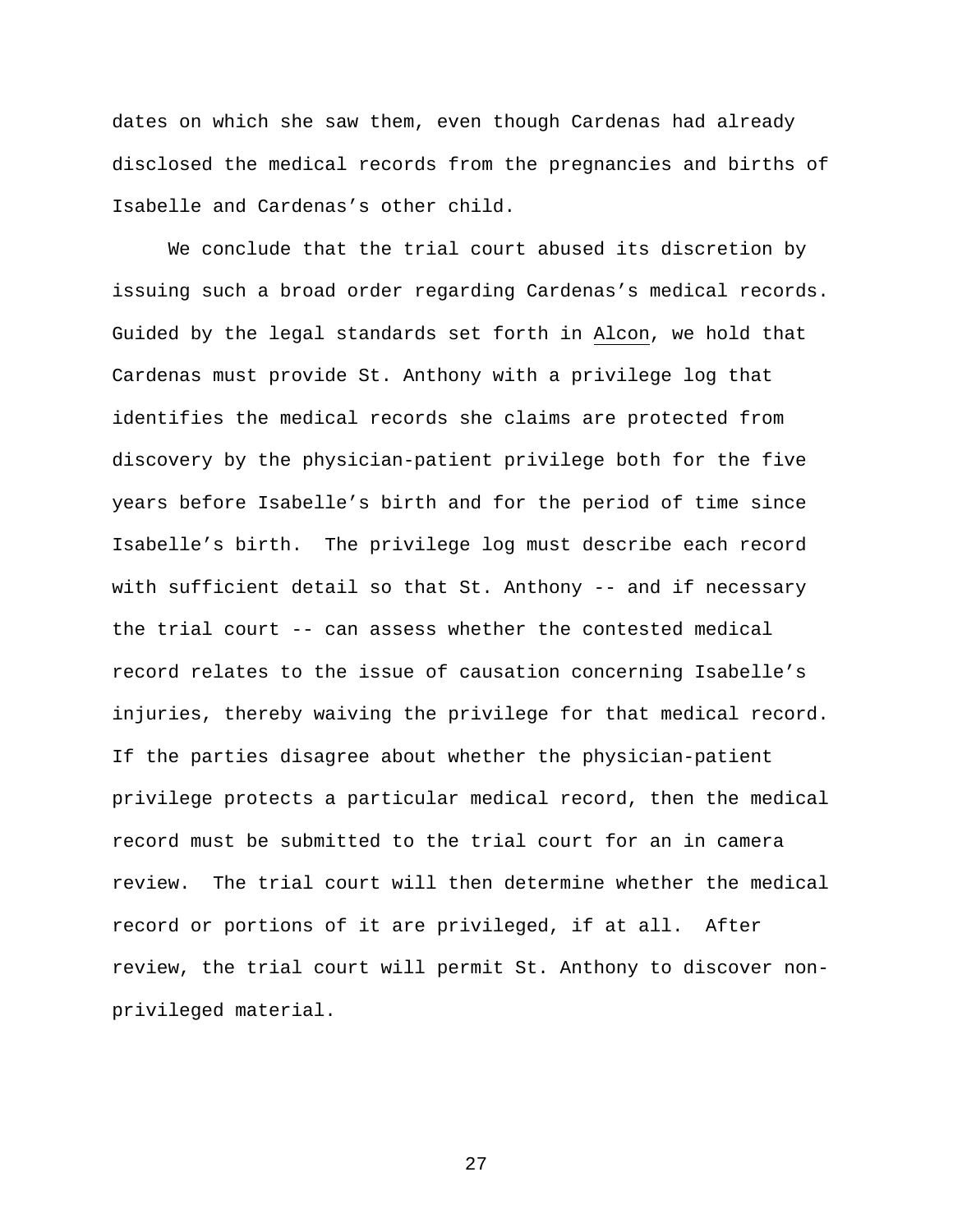## **V. Conclusion**

For the reasons stated above, we make the rule to show cause absolute and vacate the trial court's order. We return this case to the trial court for proceedings consistent with this opinion.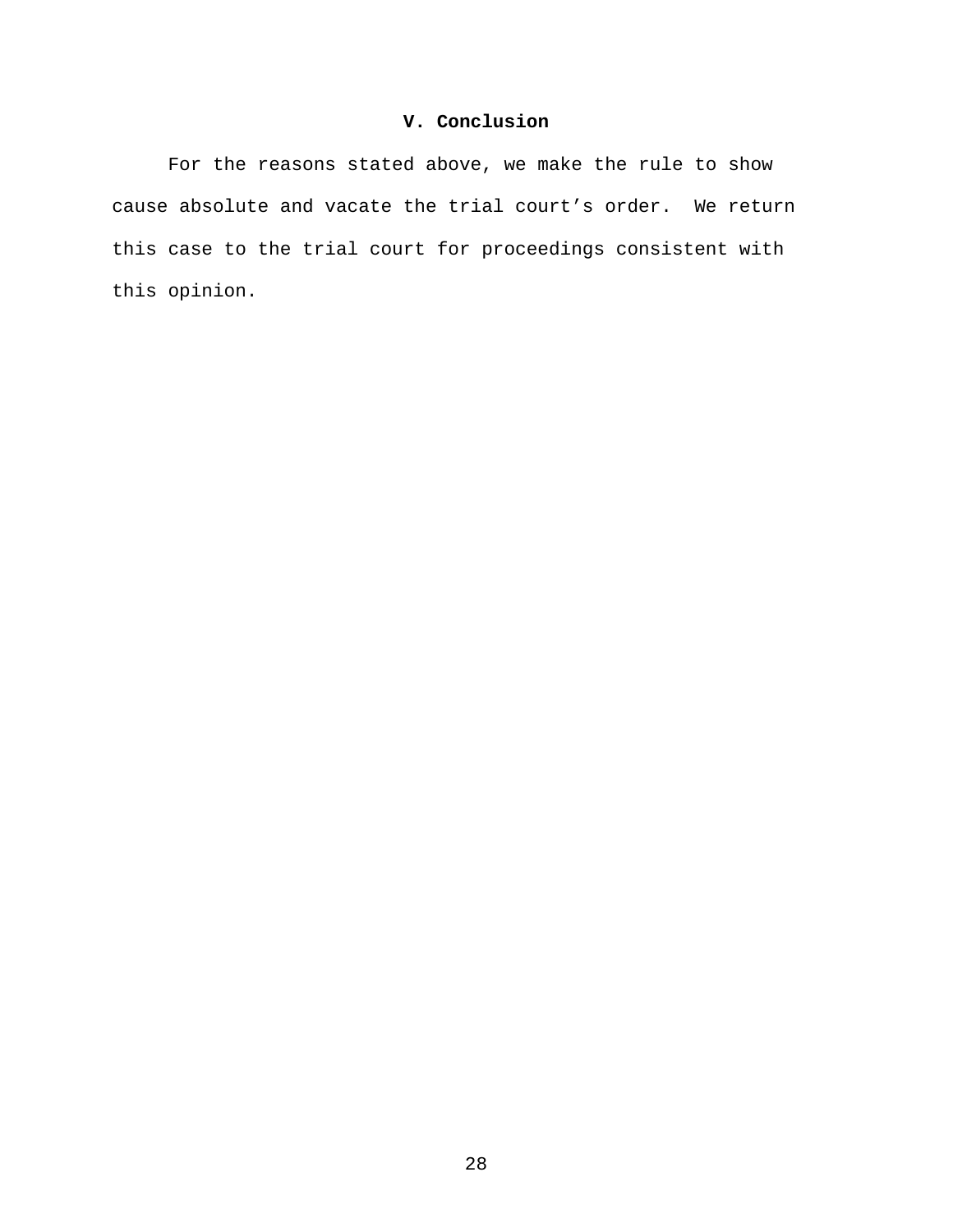JUSTICE COATS, concurring in part and dissenting in part.

 Because I cannot agree that the plaintiff has demonstrated the substantial need and undue hardship required for even limited discovery of documents prepared in anticipation of litigation, I respectfully dissent from that portion of the majority opinion ordering disclosure of a redacted copy of Kennedy's interview notes.

 The majority rightly concedes (on the one hand) that the applicability of the Hawkins<sup>[1](#page-28-0)</sup> presumption for insurance investigations has not been demonstrated in this case, and therefore Kennedy's investigation on behalf of the defendanthospital must be treated as work product. It then, however, prematurely orders (on the other) disclosure of the factual portions of Kennedy's notes anyway, finding the exception of C.R.C.P. 26(b)(3) for circumstances involving substantial need to have been demonstrated. Because the district court concluded that Kennedy's notes were not work product at all, the latter question was never before it, and the record required to support the exception's prerequisites of need and hardship has never yet been developed.

 The majority's order mandating disclosure of the factual content of Nurse Wolford's statement can only be understood as a broad pronouncement that witness statements taken

 $\overline{\phantom{0}}$ 

<span id="page-28-0"></span>Hawkins v. Dist. Ct., 638 P.2d 1373 (Colo. 1982).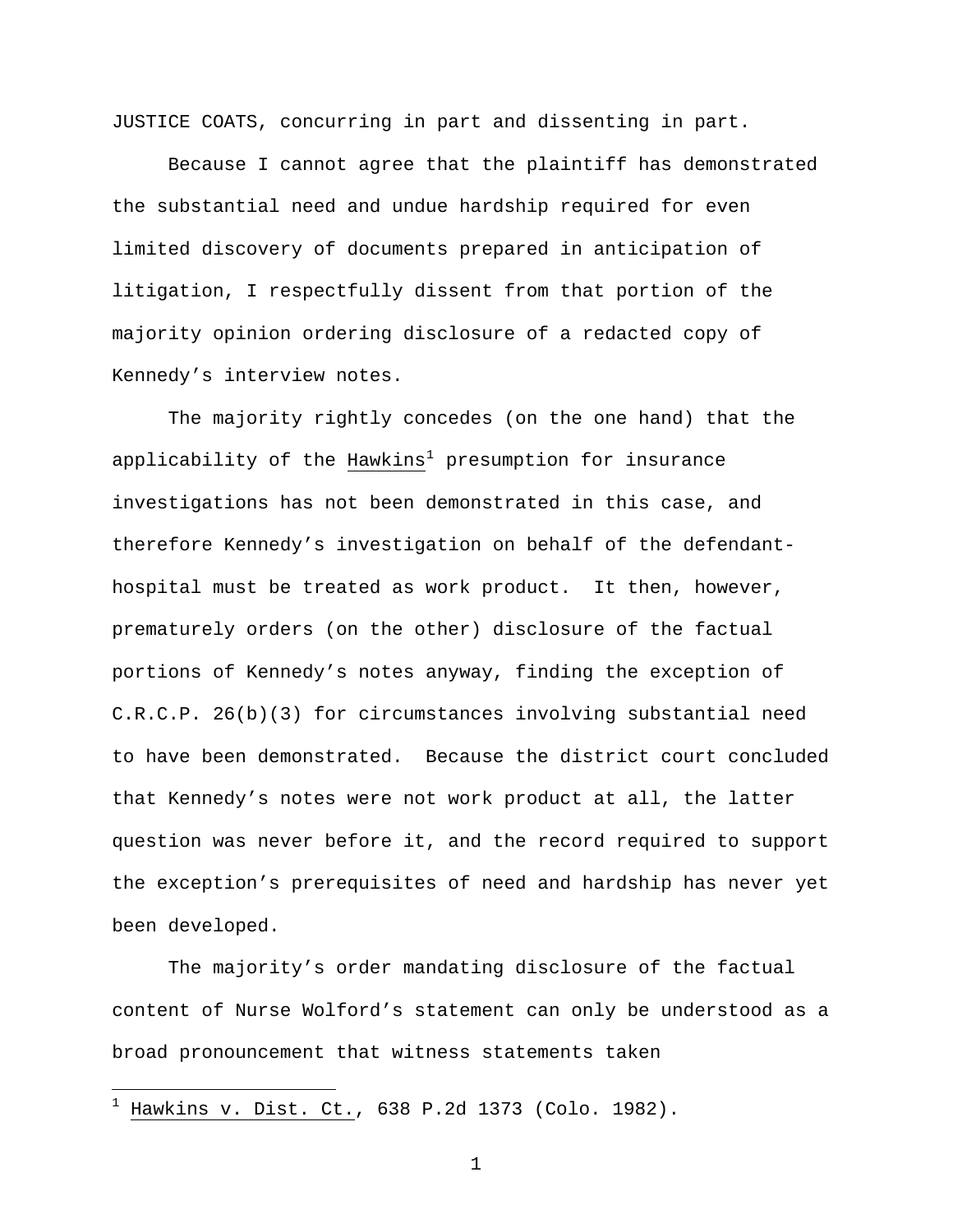contemporaneously (or nearly contemporaneously) with an occurrence are necessarily more probative than any subsequent testimony of the same occurrence. Without ever considering the availability of other witnesses to the critical events or the ability of any available witnesses to adequately recall details of the event, the majority moves directly to the conclusion that the absence of any other contemporaneously-recorded witness statements is sufficient, in and of itself, to demonstrate the plaintiff's requisite need and hardship. While contemporaneous observations or recollections collected closer in time to the actual events might, under some circumstances, provide insights that cannot be duplicated by later investigation, the majority's broad mandate to share the content of investigative interviews with opposing parties who, for whatever reason, have failed to similarly investigate on their own lacks support in either logic, policy, or the authorities upon which it relies.

 It is widely accepted that the contemporaneous recollections of witnesses or documentation such as contemporaneous photographs and unique tests that cannot be reproduced by the party requesting the evidence may provide grounds for overcoming the protection of the work product doctrine. See, e.g., McDougall v. Dunn, 468 F.2d 468, 474 (4th Cir. 1972) (noting that contemporaneous statements of witnesses or parties are "unique catalysts in the search for truth" and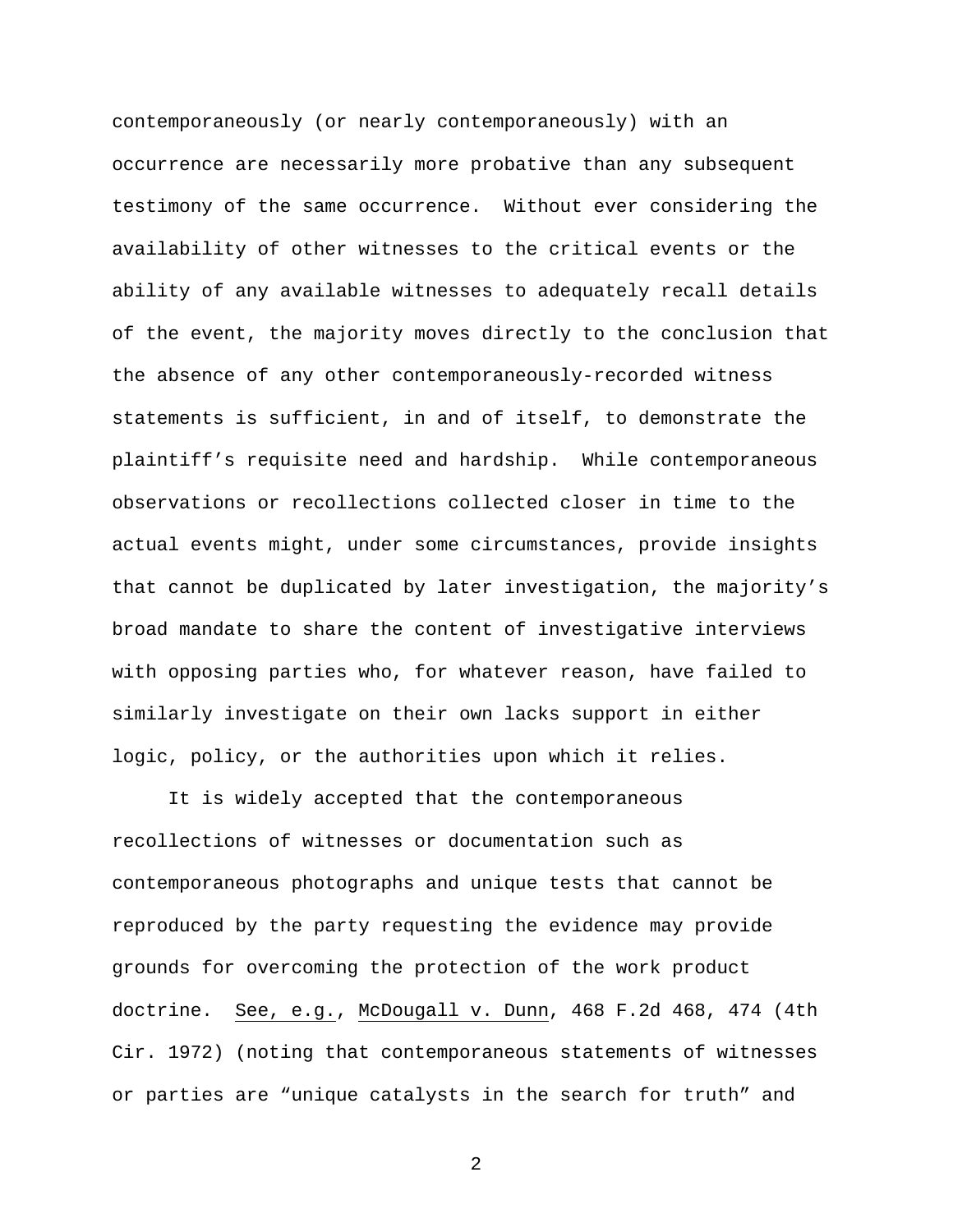that there may, in some cases, be substantial need to disclose such statement even if protected by the work-product doctrine); Rexford v. Olczak, 176 F.R.D. 90, 93 (S.D.N.Y. 1997) (finding that the plaintiff's diary documenting her attempts to obtain employment must be produced notwithstanding the fact it was prepared in anticipation of litigation); Reedy v. Lull Eng'g Co., 137 F.R.D. 405, 407-408 (M.D. Fla. 1991) (finding plaintiff was entitled to photographs of the accident scene). Virtually all of the cases from which the majority's encyclopedic proposition is distilled, however, explain their holdings in terms of the specific reasons why comparable evidence was not otherwise reasonably available to the party seeking disclosure. See McDougall, 468 F.2d at 474 (stating that the plaintiff, who suffered amnesia as a result of the accident, could discover the evidence because he "was disabled from making his own investigation at the time"); Rexford, 176 F.R.D. at 93 (finding that defendants "demonstrated substantial need based on plaintiff's contradictory or unresponsive answers to deposition questions and interrogatories about the details of the events she recorded in her journal"); Reedy, 137 F.R.D. at 407-408 (finding that photographs and other documentation of the accident scene must be produced because the physical conditions of the scene had changed and the substantial equivalent of the photographs could not be obtained through depositions or other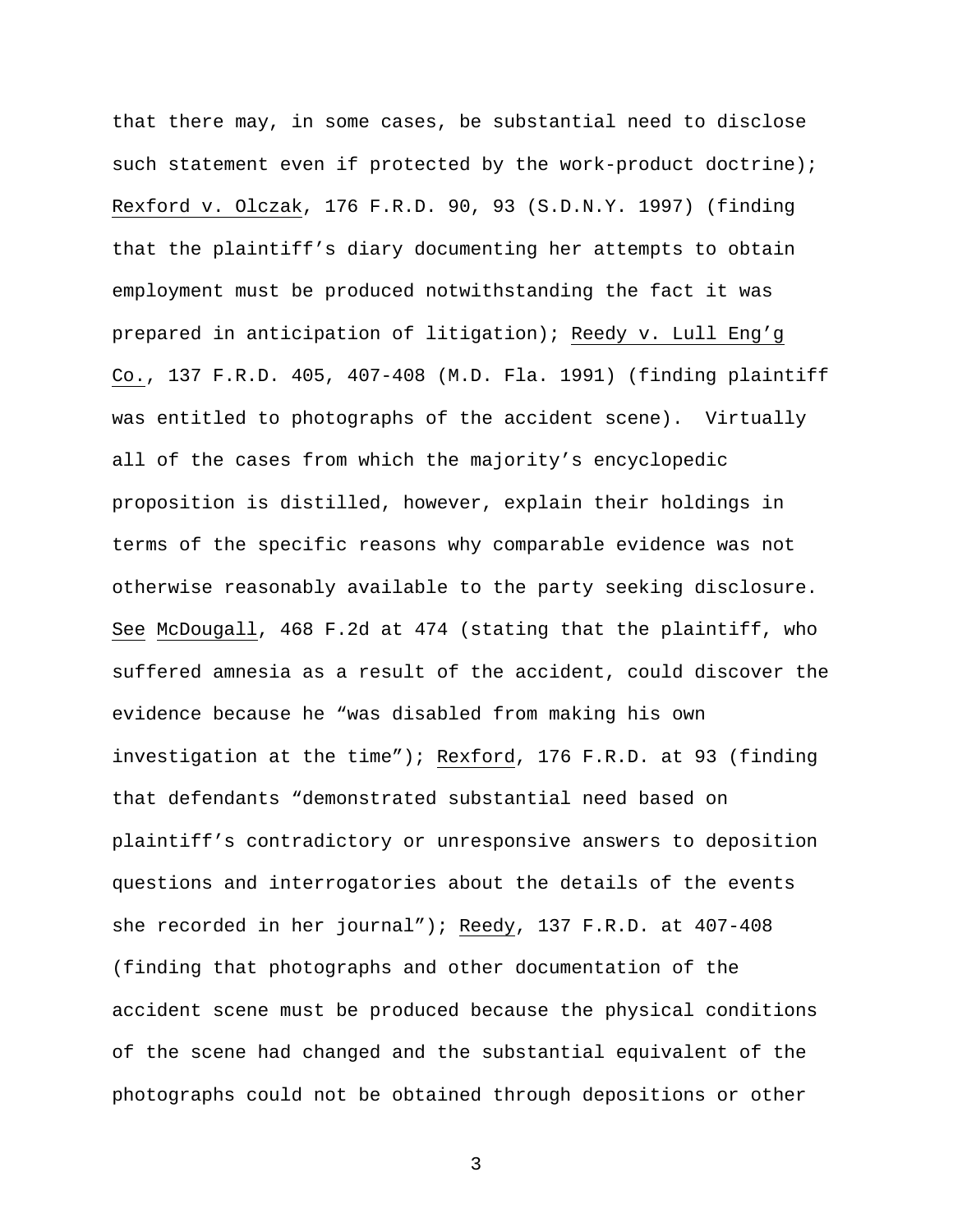evidence). Even the secondary sources upon which the majority relies do not support the absolute rule its holding suggests and instead carefully hedge against an absolute rule. See, e.g., 8 Charles A. Wright, Arthur R. Miller & Richard L. Marcus, Federal Practice and Procedure § 2025 at 385-86, 389 (2d ed. 1994) (noting that there is contrary authority to the proposition that "mere lapse of time" establishes substantial need for contemporaneous statements); 6 James Wm. Moore, et al., Moore's Federal Practice § 26.70[5][c] at 26-222.6 (3d ed. 2007) (citing Rexford as authority that substantial need for contemporaneous statements "often exists" and that the lapse of time "may" make the substantial equivalent unavailable).

 The only primary source relied upon by the majority typifies this case-specific approach to the determination of uniqueness and inability to reasonably acquire substantially equivalent evidence. In Watson v. Regional Transportation District, 762 P.2d 133 (Colo. 1988), this court found that the plaintiff in a personal injury suit against RTD could not obtain the substantial equivalent of a videotape made by RTD, showing the capacity of its bus to negotiate a turn at the scene of the accident, because RTD controlled the bus in question and refused to permit the plaintiff to conduct his own experiment without using RTD's driver. Unlike Watson, there is no suggestion that the plaintiff in this case has been hampered in her ability to